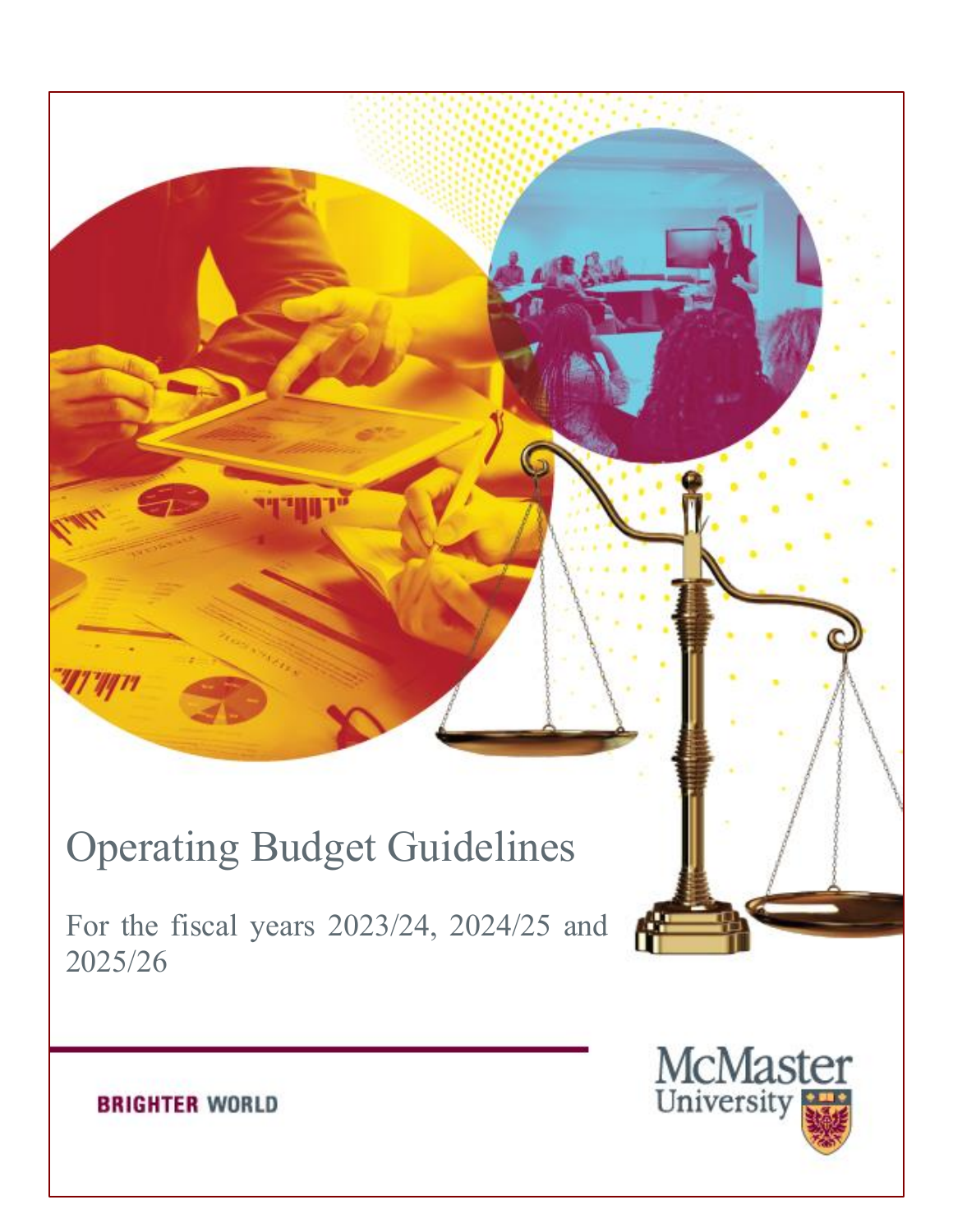# **Table of Contents**

| 1                                                                       |  |
|-------------------------------------------------------------------------|--|
| $\overline{2}$                                                          |  |
| 3                                                                       |  |
| $\overline{4}$                                                          |  |
| 4.1                                                                     |  |
| 4.2                                                                     |  |
| 4.3                                                                     |  |
| 4.3.1                                                                   |  |
| 4.3.2                                                                   |  |
| 4.4                                                                     |  |
| 4.4.1                                                                   |  |
| 442                                                                     |  |
| 4.4.3                                                                   |  |
| 4.4.4                                                                   |  |
| 4.5                                                                     |  |
| 4.6                                                                     |  |
| 4.7                                                                     |  |
| 4.8                                                                     |  |
| 5                                                                       |  |
|                                                                         |  |
|                                                                         |  |
| APPENDIX C - ONGOING VS. ONE-TIME REVENUE AND EXPENDITURE GUIDELINES 16 |  |
|                                                                         |  |
|                                                                         |  |
|                                                                         |  |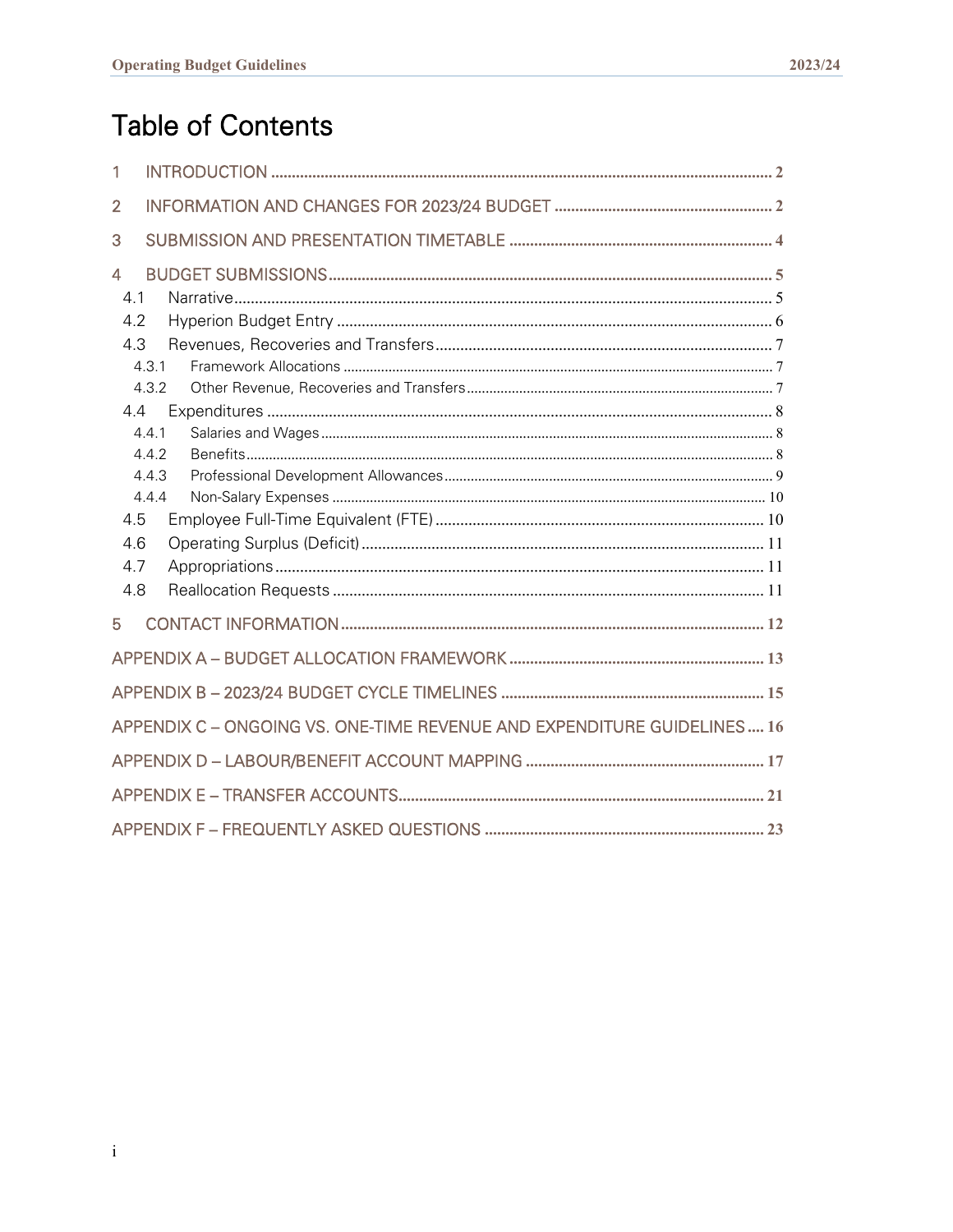# <span id="page-2-0"></span>1 INTRODUCTION

The Operating Budget Guidelines are provided as a budget development framework to ensure consistency across the University. For 2023/24, framework allocations continue to be made according to the methodology of the budget model implemented in 2014/15. The budget model is a hybrid activitybased budget (ABB) model where activity units (Faculties) are allocated a share of central revenue based on activity, and support units receive an annual fixed budget based upon prior year's allocation plus increments related to determined priorities. Further information on the budget model may be seen at [https://provost.mcmaster.ca/budget-planning/.](https://provost.mcmaster.ca/budget-planning/)

The budget for 2023/24 will be developed in the Hyperion system, which is integrated with the PeopleSoft system. The 2022/23 projection and 2023/24 budget submissions in Hyperion will be transferred into PeopleSoft after the budget process for 2023/24 is finalized. A brief overview of the Hyperion submission is given in Section 5.

# <span id="page-2-1"></span>2 INFORMATION AND CHANGES FOR 2023/24 BUDGET

The following is a list of key information and changes and is not intended to be exhaustive:

- The budget planning horizon will cover the three-year period 2023/24 to 2025/26. Submissions should include updated projections for 2022/23. The 2023/24 budget should be based on a detailed analysis by department and program which will be used as the benchmark for actual results, while 2024/25 and 2025/26 may project revenue and expenses at the envelope level, incorporating major changes. The specific budget approval will be limited to the 2023/24 fiscal year while the future years remain a working document.
- The budget cycle will continue to be divided into two phases:
	- o Phase 1 June to October: Support units prepare budgets and activity units prepare a 5 month review.
	- o Phase 2 November to March: Activity units prepare budgets.
- Budget presentation conferences will continue to be attended by the Budget Committee, as well as by Deans and Faculty Directors of Administration to provide feedback on the processes and services they are supporting, and to understand and enhance collaboration with other presenting Activity units. The complete submission and presentation schedule is shown in Section 3.
	- o The presentations will remain in the same format as prior years with an expectation these will now return to in-person for all presentation meetings.
- Revenue projections, which feed the allocation amounts, will be based on the Provincial funding framework for grants and tuition. Allocation amounts are shown in Appendix A.
	- o Support unit allocations include approved strategic investments, as well as a contribution to salary increases for 2023/24.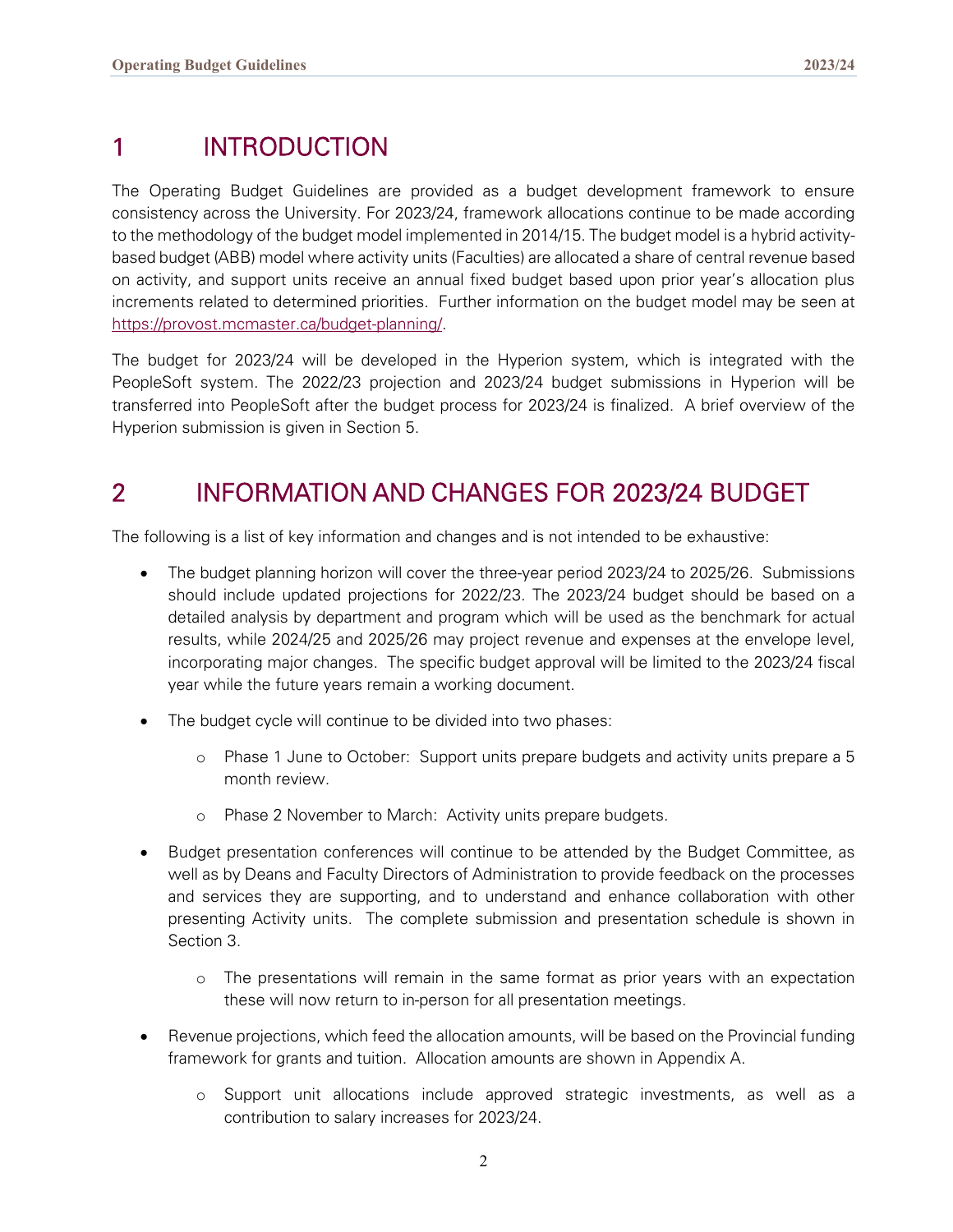- o Activity unit true-up allocations for 2021/22 and updated projections for 2022/23 will be available by the end of September or early October for use in the 5 Month Review. Activity unit allocations for the 2023/24 budget and outer years based on the November 1 count will be confirmed by early January.
- The Budgeting website contains a section on Preparation of Budgets which outlines the various steps for preparing budgets. [https://financial](https://financial-affairs.mcmaster.ca/services/budgeting/guidelines-for-preparation-of-budgets/)[affairs.mcmaster.ca/services/budgeting/guidelines-for-preparation-of-budgets/](https://financial-affairs.mcmaster.ca/services/budgeting/guidelines-for-preparation-of-budgets/)
- NEW The budget submission templates reflect a revised more concise order and content than the previous year – one for activity units and one for support units – and highlight important information in the main part of the narrative, with appendices for Budget Committee. However, Information for Budgeting Services continues to be gathered on a separate file, entitled "Extra Submission Data". Please be sure to download the file and the updated template for the 2023/24 budget from the Budget Guidelines and Templates section of the Budgeting Services website. [https://financial-affairs.mcmaster.ca/services/budgeting/budget-guidelines-and](https://financial-affairs.mcmaster.ca/services/budgeting/budget-guidelines-and-templates/)[templates/](https://financial-affairs.mcmaster.ca/services/budgeting/budget-guidelines-and-templates/) The short timeline for presentations results in a large amount of material to be reviewed in a short period of time. It is now strongly recommended to limit narrative submissions to no more than 12 pages plus appendices. If this recommendation is not followed you may be asked to cut pages during the review process.
- Please note the following information to be included in the budget submission narrative:
	- o NEW Internal Benchmarks and performance indicators in section 8 should include items listed in the template where available and appropriate. Any external benchmarks should now be included in the new appendix and limited to comparable Canadian universities.
	- o All assumptions must be consistent with these guidelines and no deviations are allowed. Envelope Managers should highlight concerns in their narrative submissions.
	- o Net assignable square meters (NASM) and other budget model drivers will continue to be reported as part of the submission, to be provided by Budgeting Services as part of the cover page summary of the budget. The drivers that will be reported for your envelope will be posted in the McMaster Budget Model section of the Budgeting Services website.
	- o A staffing section outlining budgeted positions is included in the narrative. While the FTEs calculated in Hyperion are based on hours worked, this Section 4 focuses on trends in fully-staffed complement. Details of requirements are included in the narrative template. For the 2023/24 budget, FTEs will be calculated by Hyperion based on the hours forecast for each employee. This calculation will be consistent with the FTEs used as a driver in the budget model, which includes hours worked by all employees as recorded in the HR payroll system through salary accounts. For more information, please see Section 4.5 and Appendix F.
	- o Significant planned capital expenditures must be included. The link to the capitalization policy can be found at [https://financial](https://financial-affairs.mcmaster.ca/app/uploads/2021/01/Capital-Assets-Policy-Tracking-and-Disposition-2021-Revision-1.pdf)[affairs.mcmaster.ca/app/uploads/2021/01/Capital-Assets-Policy-Tracking-and-](https://financial-affairs.mcmaster.ca/app/uploads/2021/01/Capital-Assets-Policy-Tracking-and-Disposition-2021-Revision-1.pdf)[Disposition-2021-Revision-1.pdf](https://financial-affairs.mcmaster.ca/app/uploads/2021/01/Capital-Assets-Policy-Tracking-and-Disposition-2021-Revision-1.pdf)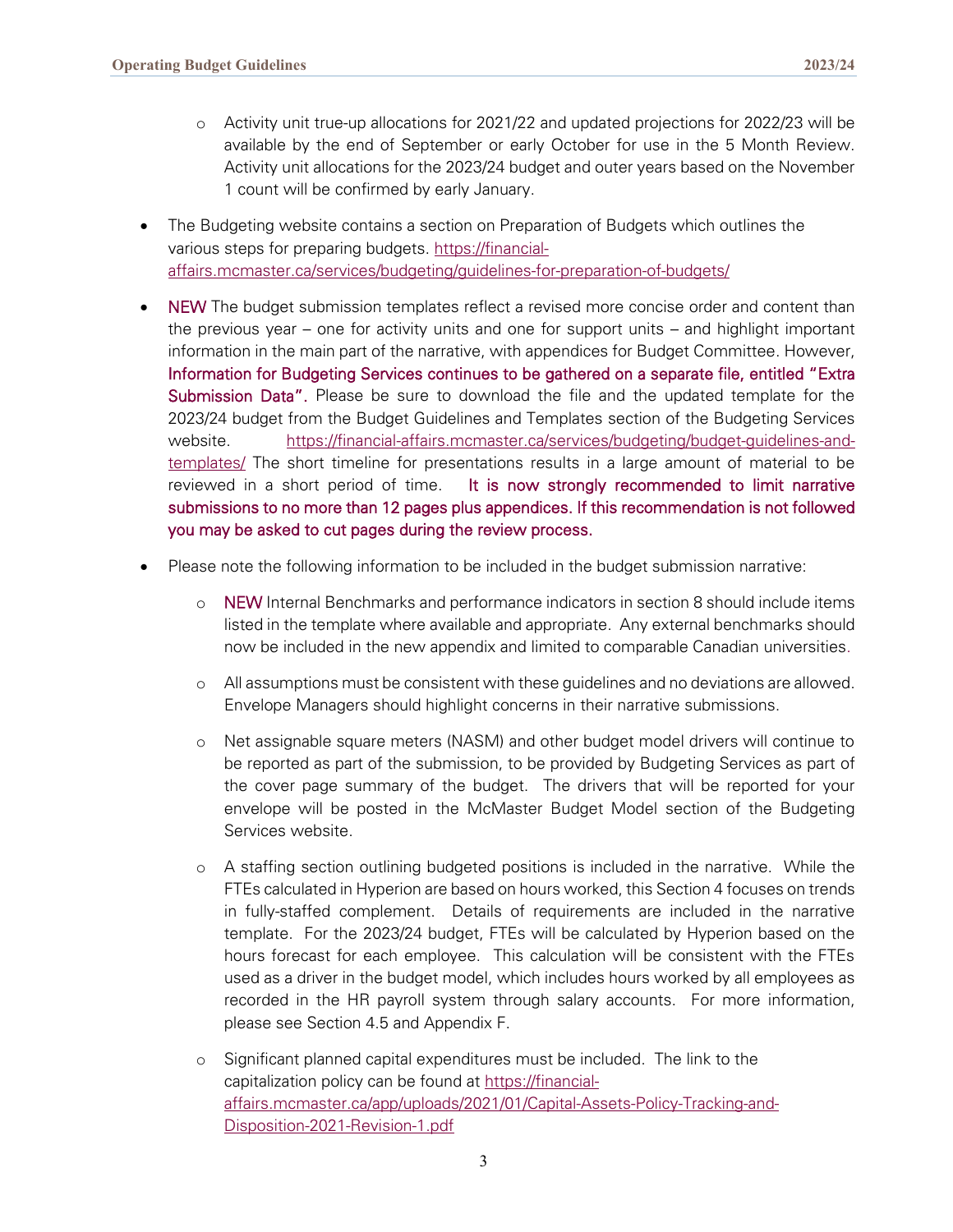- o Details and explanations of all one-time revenue and expenses must be provided (see Appendix C). Please note that contractually limited appointments (CLAs) are not considered to be a one-time expense unless the position will not continue.
- o Reasons for major variances (>\$100K and 10%) of the 2022/23 projection and 2023/24 budget from original budget and prior year actual must be explained in the Extra Submission Data file.
- o NEW Details of transfers outside your envelope balancing to your submission must be provided in the Extra Submission Data file. Before including a transfer in your budget you must confirm that the other side of the transfer has been budgeted. A report template will be provided in Hyperion and will now request details on where the other side of the transfer is held.
- Hyperion will be used for entering and managing budgets. Information on how to use Hyperion is available in the Hyperion Resources section of the Budgeting Services web site. Drop-in refresher training sessions will be announced. Assumptions for salary increases in accordance with collective agreements and benefit rates in accordance with rates approved by the Budget Committee will be loaded into Hyperion to facilitate calculation of the compensation budget. The 2023/24 budget in Hyperion will be entered in PeopleSoft GL after approval. Refer to Section 4.2 for more information.
	- o The Adjusted Budget forms introduced in June 2018 will be open for input to 2022/23 in Hyperion throughout the year. Any changes made in the Adjusted Budget dimension can be copied into the budget. Please refer to the training material on the Budgeting Services web site or contact your Budgeting Services representative (see Section 5) for more information.
	- o Form 1.1.2.2 Existing Employees Override will accept changes to labour account numbers for budgeting purposes. Any changes to the HR system still require completion of the HR eForm.
- Appendix F *Frequently Asked Questions* will be updated as further questions arise and posted to [the](http://www.mcmaster.ca/bms/BMS_FS_Budgeting.htm) Budgeting Services web site.

# <span id="page-4-0"></span>3 SUBMISSION AND PRESENTATION TIMETABLE

The dates for the various budget envelope submissions and presentations are shown in the table below. The Vice-President of your envelope must review and approve your budget before it is forwarded to Budgeting Services. Material must be submitted to Budgeting Services on the specified date for review at the following Budget Committee meeting. Workflow is used in Hyperion to transfer control of the budget from submitter to approver within the envelope. Please submit the final narrative and extra submission data file (in Word format) and financial report electronically to your Budgeting Services representative (see contact information in Section 5) for presentation to Budget Committee.

At the budget presentation, assume that the group has reviewed the material provided. Be prepared to highlight your key points, which should be limited to 10 minutes. Following your presentation there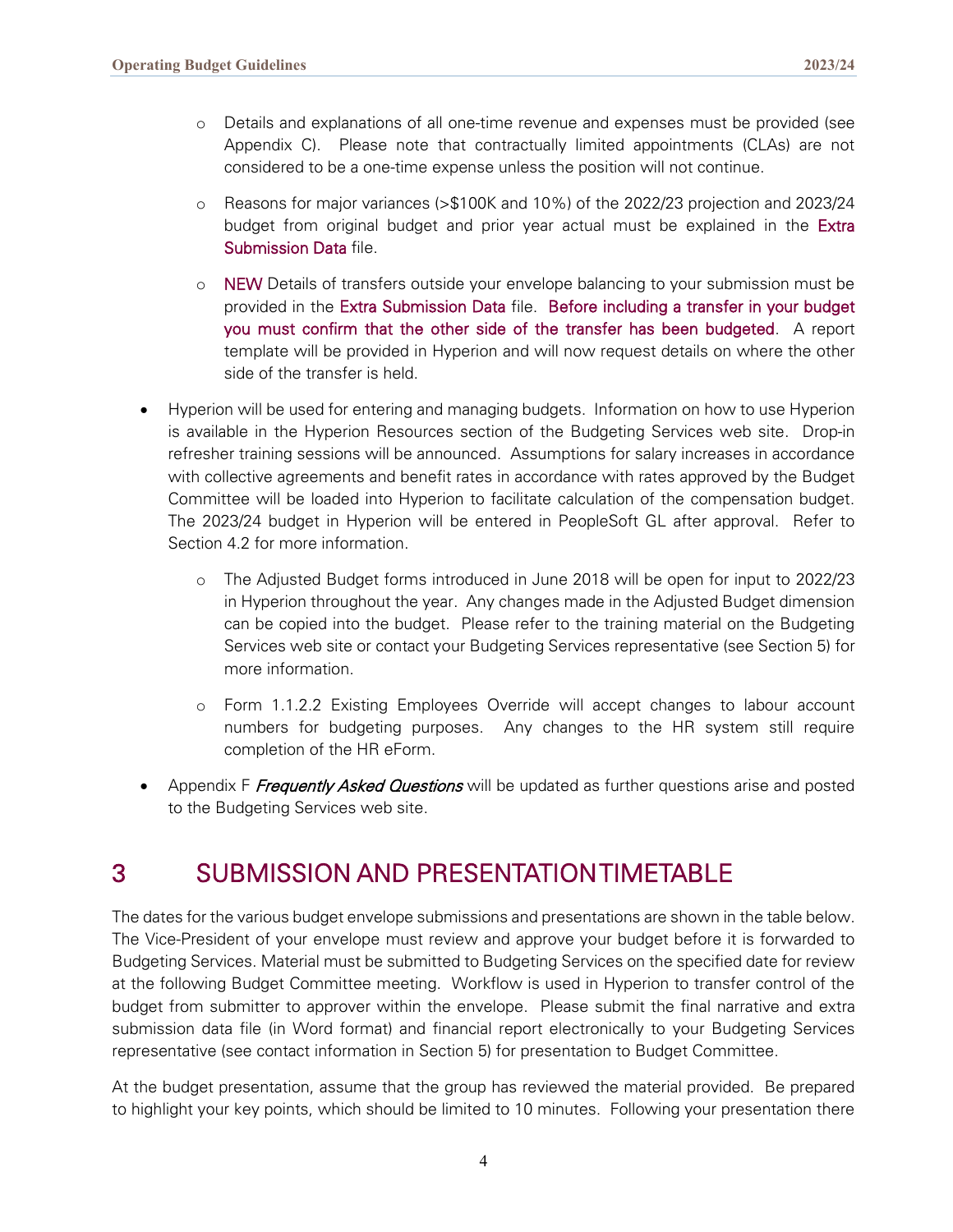will be a total of 20 minutes scheduled for discussion of the budget submission and feedback from the Budget Committee, Deans, and Directors of Administration.

| <b>Budget Envelope</b>                     | <b>Envelope</b><br><b>Manager</b> | Due in<br><b>Budgeting</b><br><b>Services</b> | <b>Send to Budget</b><br><b>Committee</b> | <b>Budget</b><br><b>Committee</b><br><b>Presentation</b> | <b>Budget Committee</b><br><b>Presentation If</b><br><b>Requested</b> |
|--------------------------------------------|-----------------------------------|-----------------------------------------------|-------------------------------------------|----------------------------------------------------------|-----------------------------------------------------------------------|
| Research                                   | K. Mossman                        | Oct 10, 2022                                  | Oct 17, 2022                              | Oct 31, 2022                                             |                                                                       |
| UTS/Technology Fund                        | G. Gray                           | Oct 10, 2022                                  | Oct 17, 2022                              | Oct 31, 2022                                             |                                                                       |
| <b>Student Affairs</b>                     | S. Van Koughnett                  | Oct 10, 2022                                  | Oct 17, 2022                              | Oct 31, 2022                                             |                                                                       |
| Registrar/Undergraduate Scholarships       | M. Poole                          | Oct 10, 2022                                  | Oct 17, 2022                              | Oct 31, 2022                                             |                                                                       |
| Museum of Art                              | C. Podedworny                     | Oct 10, 2022                                  | Oct 17, 2022                              |                                                          | Nov 4, 2022                                                           |
| President/Strategic Support Fund           | D. Farrar                         | Oct 10, 2022                                  | Oct 17, 2022                              |                                                          | Nov 4, 2022                                                           |
| <b>University Secretariat</b>              | D. Farrar                         | Oct 10, 2022                                  | Oct 17, 2022                              |                                                          | Nov 4, 2022                                                           |
| Provost Office/Academic Contingency        | S. Tighe                          | Oct 10, 2022                                  | Oct 17, 2022                              |                                                          | Nov 4, 2022                                                           |
| Health Sciences deployed services          | P. O'Byrne/ S. Galloway           | Oct 10, 2022                                  | Oct 17, 2022                              |                                                          | Nov 4, 2022                                                           |
| University Library & HS Library            | V. Lewis/ P. O'Byrne              | Oct 14, 2022                                  | Oct 21, 2022                              | Nov 4, 2022                                              |                                                                       |
| <b>University Advancement</b>              | D. Martin                         | Oct 14, 2022                                  | Oct 21, 2022                              | Nov 4, 2022                                              |                                                                       |
| <b>Branding &amp; Marketing Envelope</b>   | S. Tighe                          | Oct 14, 2022                                  | Oct 21, 2022                              | Nov 4, 2022                                              |                                                                       |
| <b>Administration envelopes</b>            | S. Fazilat                        | Oct 18, 2022                                  | Nov 1, 2022                               | Nov 14, 2022                                             |                                                                       |
| <b>Facility Support envelopes</b>          | S. Fazilat                        | Oct 18, 2022                                  | Nov 1, 2022                               | Nov 14, 2022                                             |                                                                       |
| VP Teaching and Learning Offices           | K. Dej/ L. Goff                   | Oct 18, 2022                                  | Nov 1, 2022                               | Nov 14, 2022                                             |                                                                       |
| <b>Graduate Studies/Scholarships</b>       | D. Welch                          | Oct 18, 2022                                  | Nov 1, 2022                               | Nov 14, 2022                                             |                                                                       |
| Non-academic Ancillaries                   | S. Fazilat / D. Henne             | Mar 13, 2023                                  | Mar 20, 2023                              | Mar 27, 2023                                             |                                                                       |
| <b>Continuing Education</b>                | L. Carter                         | Mar 13, 2023                                  | Mar 20, 2023                              | Mar 27, 2023                                             |                                                                       |
| <b>Business</b>                            | K. Hassanein                      | Mar 13, 2023                                  | Mar 20, 2023                              | Mar 27, 2023                                             |                                                                       |
| <b>Humanities</b>                          | P. Swett                          | Mar 13, 2023                                  | Mar 20, 2023                              | Mar 27, 2023                                             |                                                                       |
| <b>Tuition and Other Fees</b>              | Fee Committee Chair               | Mar 13, 2023                                  | Mar 20, 2023                              | Mar 27, 2023                                             |                                                                       |
| Arts and Science Program                   | <b>TBC</b>                        | Mar 13, 2023                                  | Mar 20, 2023                              |                                                          | Mar 31, 2023                                                          |
| <b>Science</b>                             | M. MacDonald                      | Mar 17, 2023                                  | Mar 24, 2023                              | Mar 31, 2023                                             |                                                                       |
| <b>Social Sciences</b>                     | J. Hurley                         | Mar 17, 2023                                  | Mar 24, 2023                              | Mar 31, 2023                                             |                                                                       |
| <b>Health Sciences</b>                     | P. O'Byrne                        | Mar 17, 2023                                  | Mar 24, 2023                              | Mar 31, 2023                                             |                                                                       |
| Engineering                                | H. Sheardown                      | Mar 17, 2023                                  | Mar 24, 2023                              | Mar 31, 2023                                             |                                                                       |
| <b>University Fund &amp; Contingencies</b> | S. Tighe                          | Mar 17, 2023                                  | Mar 24, 2023                              | Mar 31, 2023                                             |                                                                       |

# <span id="page-5-0"></span>4 BUDGET SUBMISSIONS

The Budget Committee requests a written plan for all envelopes. Submissions that project an ongoing (structural) deficit (see Appendix C) must include a detailed plan as discussed with the Vice-President outlining how the deficit will be eliminated.

Envelope managers are encouraged to set priorities for their units. This means that envelope managers should prepare a summary for the total envelope and the choices that have been made among the different units within the envelope, rather than describing the activities of each individual unit.

### <span id="page-5-1"></span>4.1 NARRATIVE

• Updated narrative templates for activity and support units in Word format may be downloaded from the Budget Guidelines and Templates section of the Budgeting Services web site.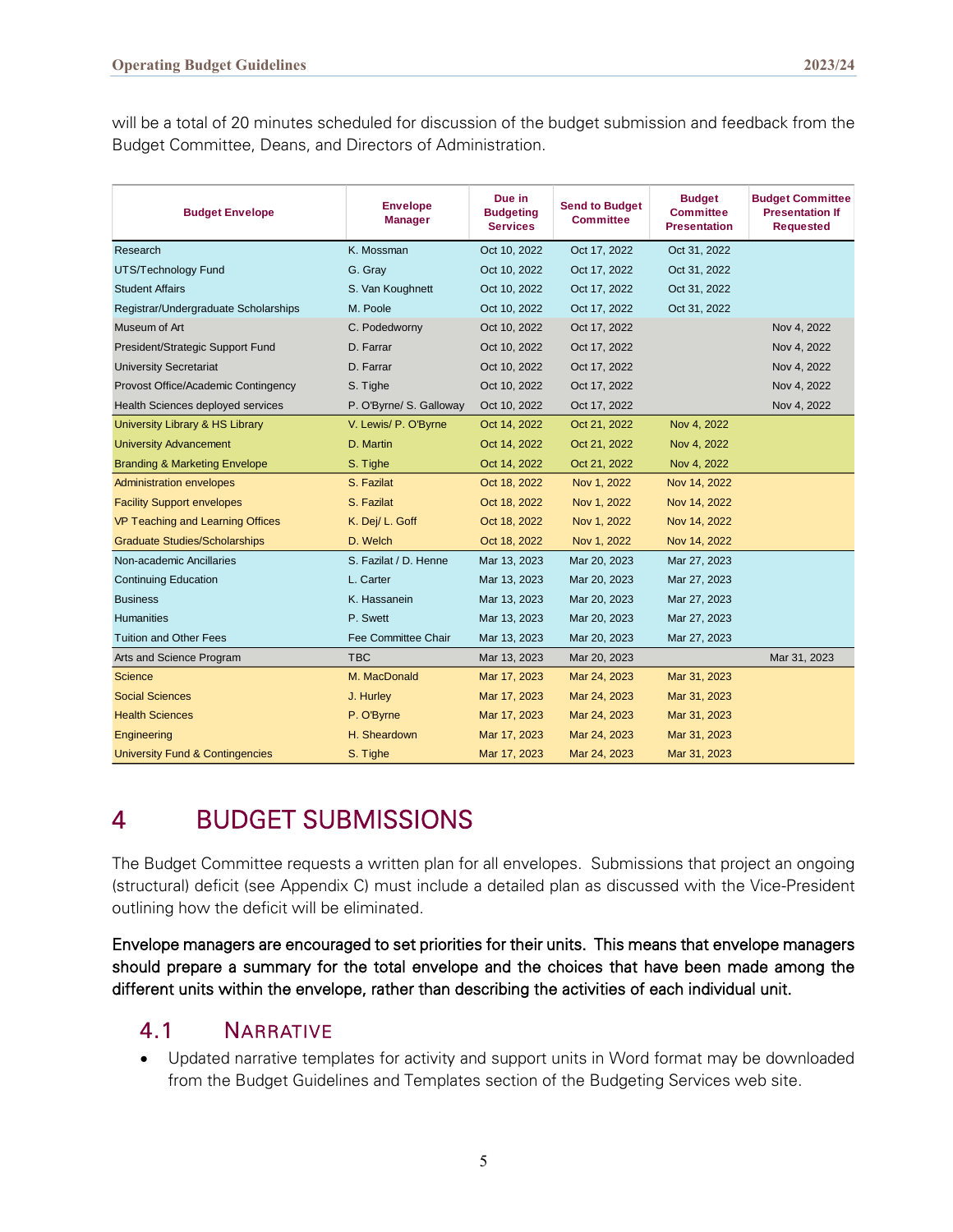• Hyperion summary tables of budget, major variances and transfers to be included in the narrative and extra submission data, may be found in the Budget Guidelines and Templates section of the Budgeting Services web site.

### <span id="page-6-0"></span>4.2 HYPERION BUDGET ENTRY

Instructions on how to use the Hyperion system are available under the Hyperion Resources section of the Budgeting Services web site. The website also includes a section on preparing budgets, including the various steps involved. A schedule of training sessions will be emailed to all Hyperion users at the start of each budget cycle. One-on-one support is available from your Budgeting Services representative (contact information in Section 5).

Hyperion Cheat sheet: Available on the Budgeting website is a cheat sheet which can be used as an aid when entering in Hyperion [\(https://financial-affairs.mcmaster.ca/app/uploads/2020/05/Hyperion-](https://financial-affairs.mcmaster.ca/app/uploads/2020/05/Hyperion-Planning-Cheat-Sheet.pdf)[Planning-Cheat-Sheet.pdf\)](https://financial-affairs.mcmaster.ca/app/uploads/2020/05/Hyperion-Planning-Cheat-Sheet.pdf)

#### Important: Transfers must be entered at the account level in order to balance on a consolidated basis. Interest and debt repayment should also be entered at the account level.

For the 2022/23 projection, Hyperion will be pre-populated with all monthly actual revenue, expense and appropriation results up to the most recently closed month – May for Phase 1, and October for Phase 2. The remainder of the planning periods will be pre-populated as follows:

- Salaries and benefits are calculated using year-to-date actuals plus projections based on the current data for each employee.
	- o In Phase 1 for support units, May actuals will be loaded into the 2022/23 projection, and Hyperion will project salaries and benefits for all years based on employee master data loaded from the HR system in June.
	- $\circ$  NEW In Phase 1 for activity units, July actuals will be loaded into the 2022/23 projection, and Hyperion will project salaries and benefits for all years based on employee master data loaded from the HR system in August.
	- o In Phase 2 for activity units only, actual results for May through October will be loaded into the 2021/22 projection, and Hyperion will project salaries and benefits for all years based on employee master data loaded from the HR system in November.
	- o Salaries and wages will be calculated using merit and step increase assumptions for each employee group.
	- o Benefits will be calculated using statutory and employer rates for each employee group and salary/wage level.
	- o Tables showing the rate assumptions are available in Hyperion under 1.2.1.2.5 Labour Source Data & Assumptions. This data is STRICTLY CONFIDENTIAL.
- Revenue and non-salary operating expense totals are based on the latest estimates.
	- o In Phase 1 for both support and activity units, the 2022/23 projection and 2023/24 budget will be pre-populated with the original 2022/23 budget. 2024/25 and 2025/26 will be left blank. Plans for 2024/25 and 2025/26 are required by type of expense but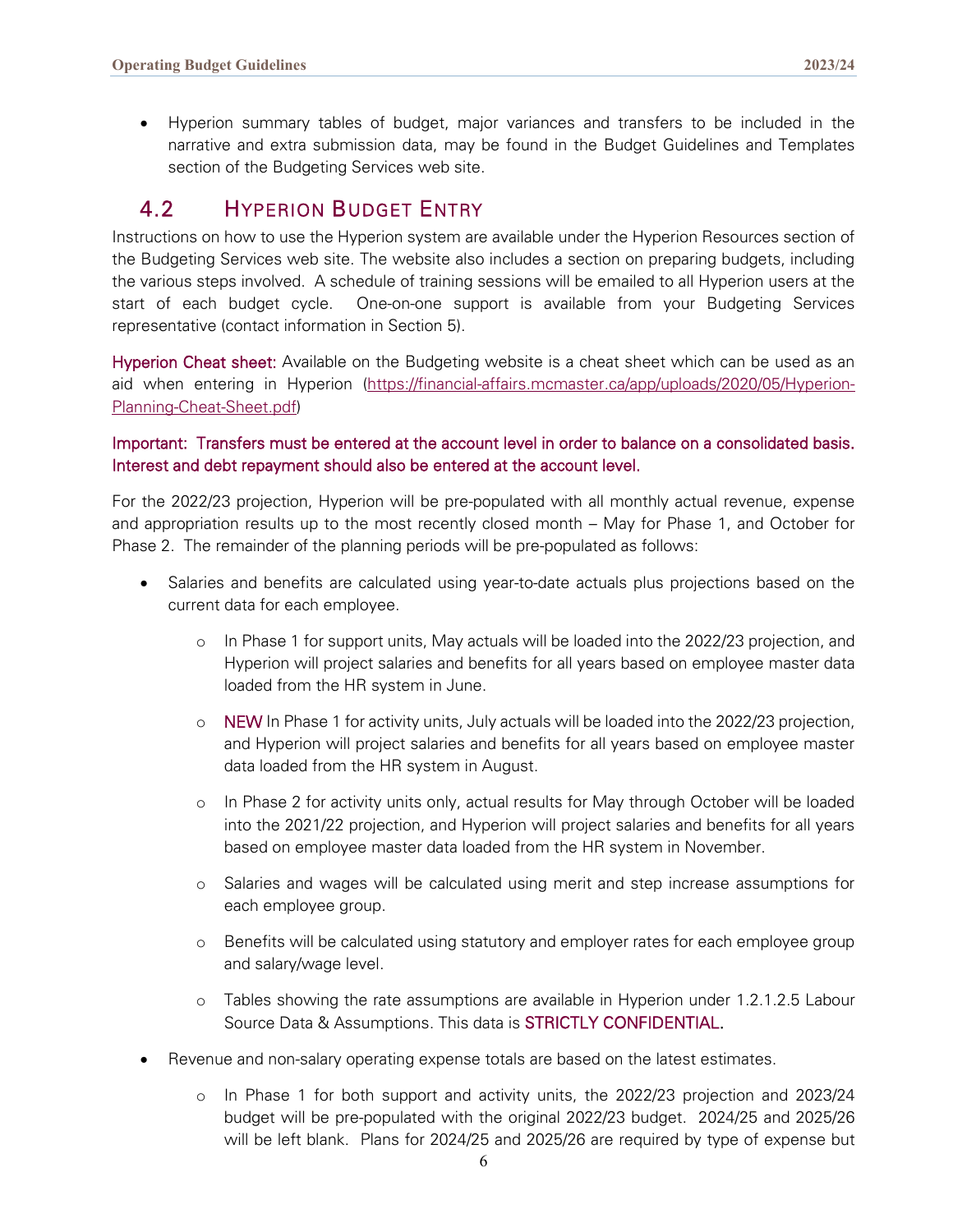do not need to be entered at the individual account level, with the exception of transfers, interest and debt repayment. During Phase 1, activity units are required to project 2022/23 results – future years are optional and will not be reviewed until Phase 2.

- o In Phase 2, revenue and non-salary operating expense totals are not updated. Any entry for future years entered during Phase 1 is preserved.
- Appropriations are updated to the actual amount.

All Smart View comments and supporting detail cells have been carried over from the previous budget cycle, however the numbers have been updated as described above.

- Numbers from the previous budget may be restored using the Smart View copy functions.
- Numbers in supporting detail cells may be restored by editing the supporting details and submitting.
- Instructions on how to use these functions are available in the Hyperion Reference Guide Opex Module in the Hyperion Resources section on the Budgeting Services website.

You will be notified when the forms and reports are available in Hyperion, expected to be by Wednesday June 29th for Phase 1 and the week of November 21st for activity units Phase 2. A formatted report for submission to the Budget Committee will be available in "Reports" in Hyperion.

### <span id="page-7-0"></span>4.3 REVENUES, RECOVERIES AND TRANSFERS

### 4.3.1 FRAMEWORK ALLOCATIONS

<span id="page-7-1"></span>Support unit allocations for 2022/23 to 2025/26 are shown in Appendix A. Activity unit allocations will follow when revenue projections based on the November 1 count have been incorporated into the budget model.

Grant and tuition revenue from provincially-funded programs is based on IRA projections. To avoid double counting, envelope managers should not include revenue received through the framework in their budgets. Expenses related to enrolment growth should be budgeted.

Only 2023/24 allocations are approved as part of the budget process. Allocations for 2024/25 and 2025/26 are estimates for planning purposes only. Final adjustments to activity units' 2021/22 allocations for actual revenue and enrolment will be made during the 2022/23 fiscal year.

### 4.3.2 OTHER REVENUE, RECOVERIES AND TRANSFERS

<span id="page-7-2"></span>In addition to the budget framework allocation, envelopes generate other internal and external revenue and recoveries, and may have internal transfers within the University. External revenue and recoveries represent new money to the University, while internal revenue, recoveries and transfers move money around between departments.

Revenues include the possibility of a gain or loss. External revenues would include grants, sales, fees, donations, and sponsorships. Internal revenues are generated when one University unit provides goods or services to another and receives more than the direct cost (i.e. receives a profit or overhead factor). This would include lab fees, registration for McMaster conferences, and ancillary sales. External revenue is shown in Hyperion in categories Government Grants, Tuition Fees, Research Overhead,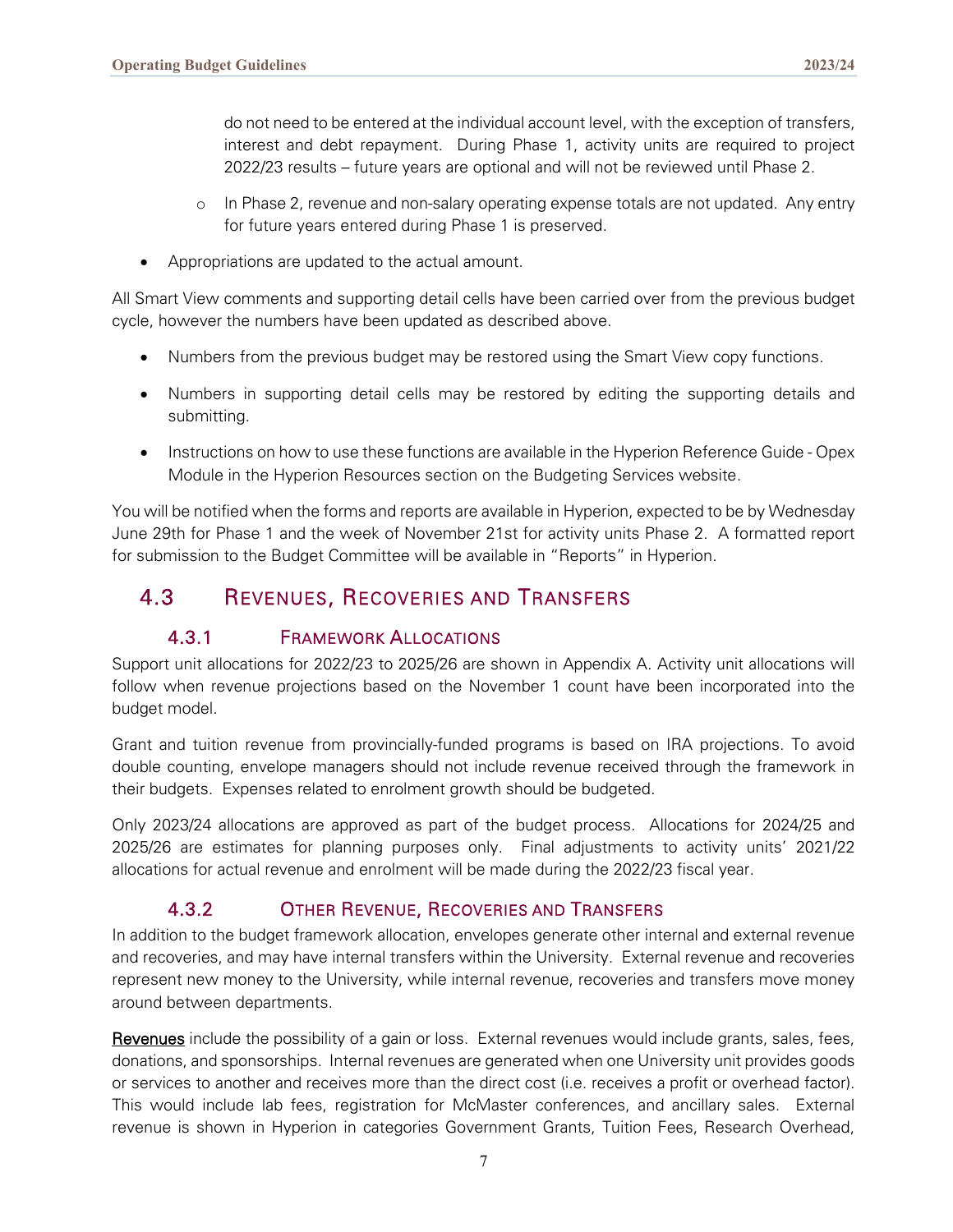Sales, and Investment Income. Internal revenue is included with Research Overhead and Internal Revenue in Hyperion.

Recoveries represent a reimbursement of an actual cost, with no possibility of gain or loss. Recoveries may be from internal or external sources. The amount received just recovers an amount already paid, with no profit or overhead built in. This commonly includes all or part of payroll, equipment or supply costs. Internal recoveries are included with Internal Revenue in Hyperion. External recovery accounts are shown in the Other Revenue category in Hyperion. Specific salary and benefit recoveries are categorized with salaries and benefits in Hyperion/PeopleSoft.

**Transfers** can be used for any internal transaction with the exception of internal revenue, and are included in the Transfer category in Hyperion. Generally, accounts on both sides of the entry must be the same. Please refer to Appendix E for a complete list of transfer accounts and a decision tree to determine the correct account to use. Any transfers budgeted must be confirmed with the envelope on the other side. A Hyperion report balancing to the transfers budgeted at the envelope level must be included in your Extra Submission Data file.

### <span id="page-8-0"></span>4.4 EXPENDITURES

Below are the salary, benefits, and operating expenditure guidelines to be used to develop the 2023/24 budget. Salary increase and benefit rate assumptions will be loaded into Hyperion along with data for each employee and will be used to calculate salary, benefit, and FTE forecasts.

#### 4.4.1 SALARIES AND WAGES

<span id="page-8-1"></span>Changes in faculty or staff complement should be budgeted on the expected effective date of the change (normally July 1 for faculty). Since the University's fiscal year is May 1 through April 30, this may result in less than a full year's expense and calculated FTE.

Salary and wage increase assumptions as approved by the Budget Committee have been built into Hyperion. These assumptions are based on the collective agreements currently in effect, government directives, and future across-the-board increases. Any lump sums included in collective agreements have not been included in increase rates and should be budgeted as a hedge. Salary increase assumptions are for modelling purposes only.

Tenure stream (tenure track and tenured), special stream (CAWAR), teaching stream (teaching track and permanent teaching), contractually-limited appointments (CLAs), graduate teaching assistants and undergraduate teaching assistants should be budgeted in separate accounts.

A complete list of salary accounts and related benefit accounts is provided in Appendix D, along with a table of all union groups and the correct account(s) to use for each.

### 4.4.2 BENEFITS

<span id="page-8-2"></span>The benefit costs charged to departments consist of the employer share of statutory government remittances, pension contributions, insurance and surcharges. Employee Benefits Task Force 2 (BTF2) was established in 2018 to address two key topics. The first topic included reviewing the current benefit rates as to their competitiveness and to see if they could be reduced going forward. The second topic included a review of the principles and methodologies which the university is using to allocate employee benefit costs to departments and projects with recommendations for changes where appropriate. As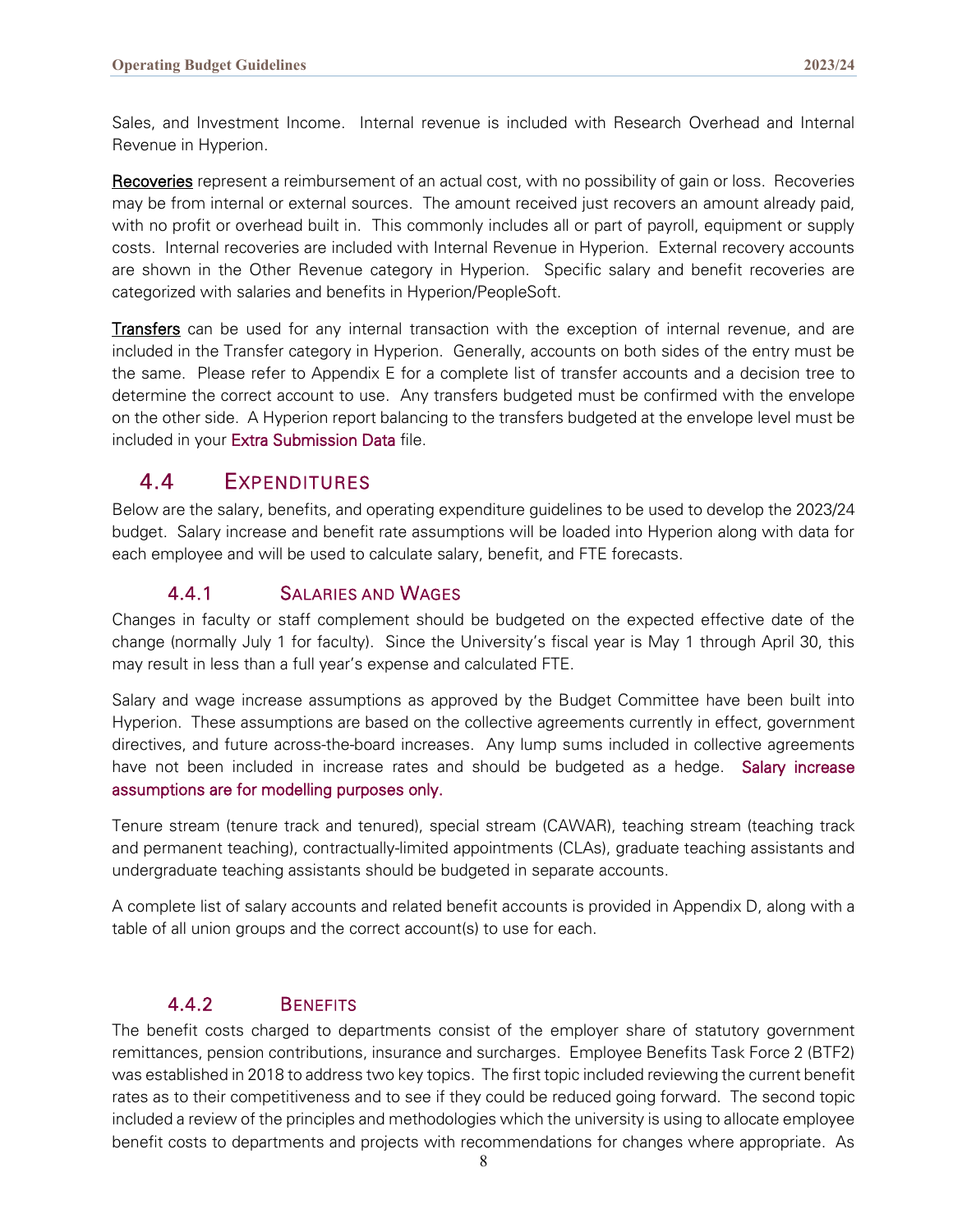a result of the BTF2 recommendations, the average rate (defined as a TMG employee in the defined benefit plan earning \$90,000 per year) was reduced to below 30%.

For 2022/23, the employer contribution to the pension plan is 125% of employees' contributions for the year; this is based on changes to the pension legislation and updated projection analysis. For 2022/23 budget year this rate drops to 110% as a result of the latest actuarial valuation filed with the Province. For 2022/23 and 2023/24 high level planning should assume 110%.

Other changes from the task force first introduced three years ago include:

- The MUFA Child Care Surcharge changed from a percentage of salary rate to a flat dollar rate, since the benefit to individual employees does not depend on salary level. The rate to be charged for 2023/24 is \$400 per employee; for planning purposes, the rate in 2024/25 and 2025/26 should assume a rate of \$400 per employee.
- Paid Education Leave (PEL) and Social Justice Fund, previously charged to the benefits surcharge, will now be charged directly to departments similar to CPP.

The extended health and dental premiums increase by 4% for 2023/24; premium increases for 2024/25 and 2025/26 are projected at 4.5% per year.

The MUFA and TMG dependents/spouse external tuition bursary/reimbursement program for undergraduate and graduate programs where the student is enrolled at an accredited post-secondary institution within Canada, other than McMaster came into effect July 1, 2019 with first payments in fall 2020. These are included in new benefit surcharge. The rate to be charged in 2022/23 will be \$247.00 per employee (MUFA) and \$190 per employee (TMG); the rate in 2023/24 and plan years will drop to \$235 per employee (MUFA) and \$155 per employee (TMG). For planning purpose, the rate for 2024/25 drops to \$225 (MUFA) and \$150 (TMG) and the rate for 2025/26 will be \$220 (MUFA) and \$145 (TMG)

Tables showing the components and computation of benefit rates are available in the Benefit Rates section of the Budgeting Services web site. <https://financial-affairs.mcmaster.ca/benefit-tables/> The rates in these tables are used in the Hyperion labour planning module to calculate benefits based on salary level. Changes to actual charge-out rates are possible if more information becomes available.

#### <span id="page-9-0"></span>4.4.3 PROFESSIONAL DEVELOPMENT ALLOWANCES

| MUFA Faculty PDA - May 1/22    | \$2,700 per year |
|--------------------------------|------------------|
| MUFA Faculty PDA - May 1/23    | \$2,800 per year |
| MUFA Faculty PDA - May 1/24    | \$2,900 per year |
| MUFA Faculty PDA - May 1/25    | \$2,900 per year |
| MUFA Librarian PDA - May1/22   | \$2,250 per year |
| MUFA Librarian PDA - May1/23   | \$2,350 per year |
| MUFA Librarian PDA - May1/24   | \$2,450 per year |
| MUFA Librarian PDA - May1/25   | \$2,450 per year |
| MUALA Librarian PDA - May 1/22 | \$2,425 per year |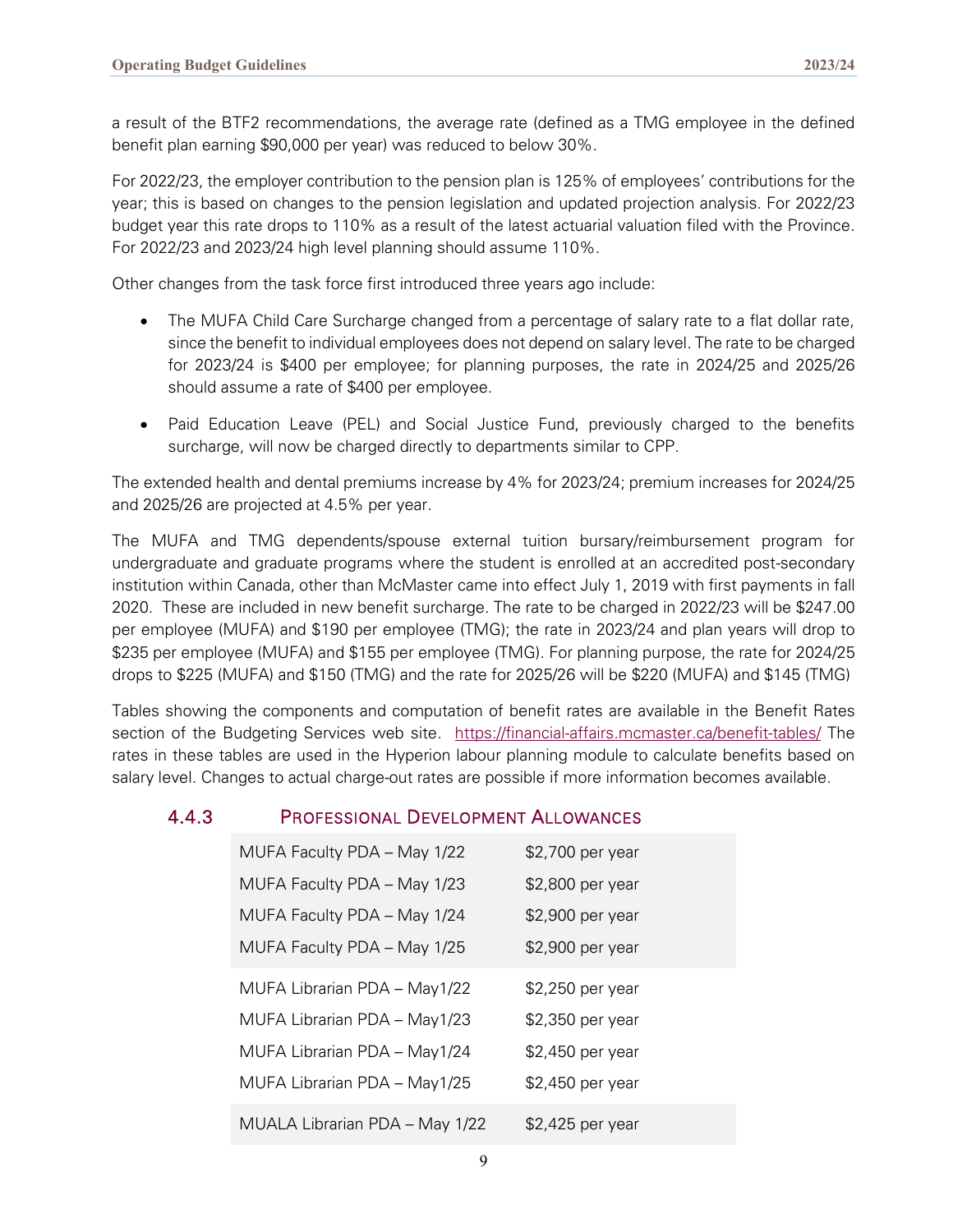| MUALA Librarian PDA - May 1/23 | \$2,500 per year |
|--------------------------------|------------------|
| MUALA Librarian PDA - May 1/24 | \$2,500 per year |
| MUALA Librarian PDA - May 1/25 | \$2,500 per year |
| TMG                            | \$2,500 per year |

#### <span id="page-10-0"></span>4.4.4 NON-SALARY EXPENSES

#### 4.4.4.1 OCCUPANCY COST

For ancillary and support units' occupancy costs, base space charges are aligned with the budget model. Base services provided by Facility Services are incorporated into the rent rates. There will continue to be additional charges for enhanced and special services as negotiated by each unit. For details of rent calculations, contact your Budgeting Services representative (contact information in Section 5). Insurance will be charged separately based on actual premiums paid.

Costs of space are assigned based on the prior year actual space inventory (on a slip-year basis) unless otherwise notified by Budgeting Services for large new buildings opening mid-year. Changes in assigned space will be reflected in the following year's projections, thus occupancy cost adjustments for approved relinquished space will take effect for the next budget cycle. Any unit wishing to relinquish underutilized space should provide information on the type and amount of space and the desired timeframe for relinquishing it to their envelope Vice-President by December 31, 2020. The VPs will assess if the relinquished space is of a type and configuration that would be usable by another unit. The VP and/or Space Management Committee will make all reasonable attempts to match the space to known needs expressed by other units, however, the unit to which the space was originally assigned will remain responsible for the occupancy cost until the end of the next budget cycle.

#### 4.4.4.2 CAPITAL EQUIPMENT

Please refer to the capitalization policy and provide an explanation of significant expenditures. Asset categories, dollar thresholds and account numbers are summarized in Appendix F.

#### 4.4.4.3 SCHOLARSHIPS AND BURSARIES

Identify separately, all amounts paid directly to students.

#### 4.4.4.4 SUPPLIES AND EXPENSES

All non-salary expenditure not itemized above. Please note that Microsoft software is now provided through McMaster's site license. The cost of individual licenses should not be budgeted.

### <span id="page-10-1"></span>4.5 EMPLOYEE FULL-TIME EQUIVALENT (FTE)

FTEs will be calculated by Hyperion based on the hours forecast for each employee. This calculation will be consistent with the FTEs used as a driver in the budget model, which includes hours worked by all employees as recorded in the HR payroll system through salary accounts. FTEs are the actual time worked compared to standard hours for that position. For example, if a department has 3 part-time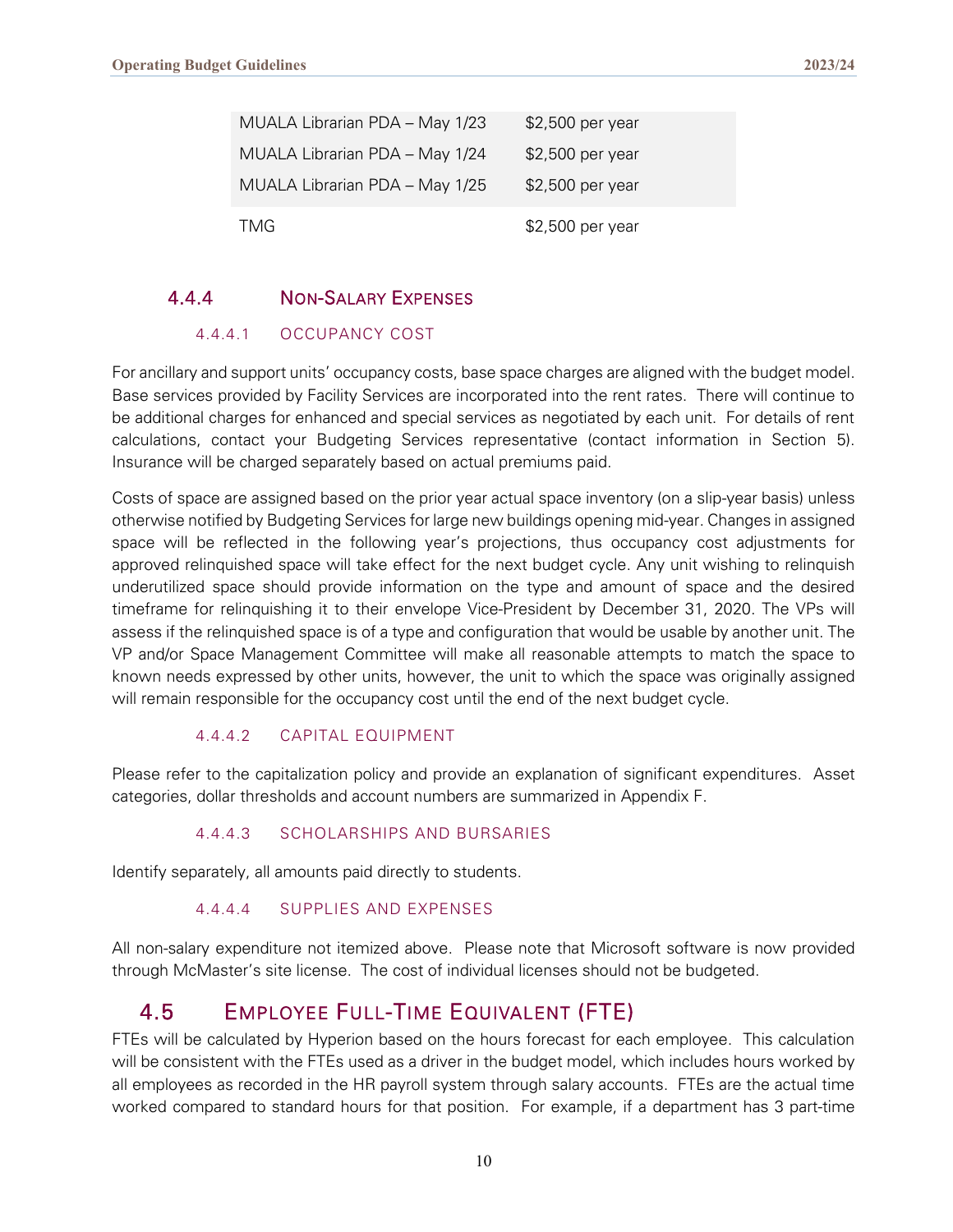employees working a total of 70 hours per week with standard 35 hours per week, the department has 2 FTEs.

Information about actual paid FTEs for all employee groups is available to envelope managers through Hyperion. Please note that FTEs for TAs and sessional faculty are based on a standard 1,825 hour year and not on head count, i.e. a full-time TA of 266 hours is a 0.15 FTE, and a sessional lecturer teaching 3 units at a standard of 238 hours is a 0.13 FTE.

Please refer to the FAQs in Appendix F for additional details on FTEs.

### <span id="page-11-0"></span>4.6 OPERATING SURPLUS (DEFICIT)

The expectation of the Budget Committee is that the envelope is in either surplus or balanced position in each fiscal year. Envelopes with an operating deficit should bring forward a plan as discussed with the Vice-President on how to achieve a balanced budget. Carry forward amounts are not meant to be used to support ongoing operations.

### <span id="page-11-1"></span>4.7 APPROPRIATIONS

Appropriations are calculated on the budget submission report. The in-year operating surplus (deficit) is added/subtracted to the opening envelope appropriation to determine the ending balance at April 30th.

### <span id="page-11-2"></span>4.8 REALLOCATION REQUESTS

The Budget Committee will not be accepting any reallocation requests as part of the budget submission. The Budget Committee will examine the unusual and significant cost pressures that have been absorbed in your envelope and the implications for your unit's mission as provided in the revised budget document template Section 1.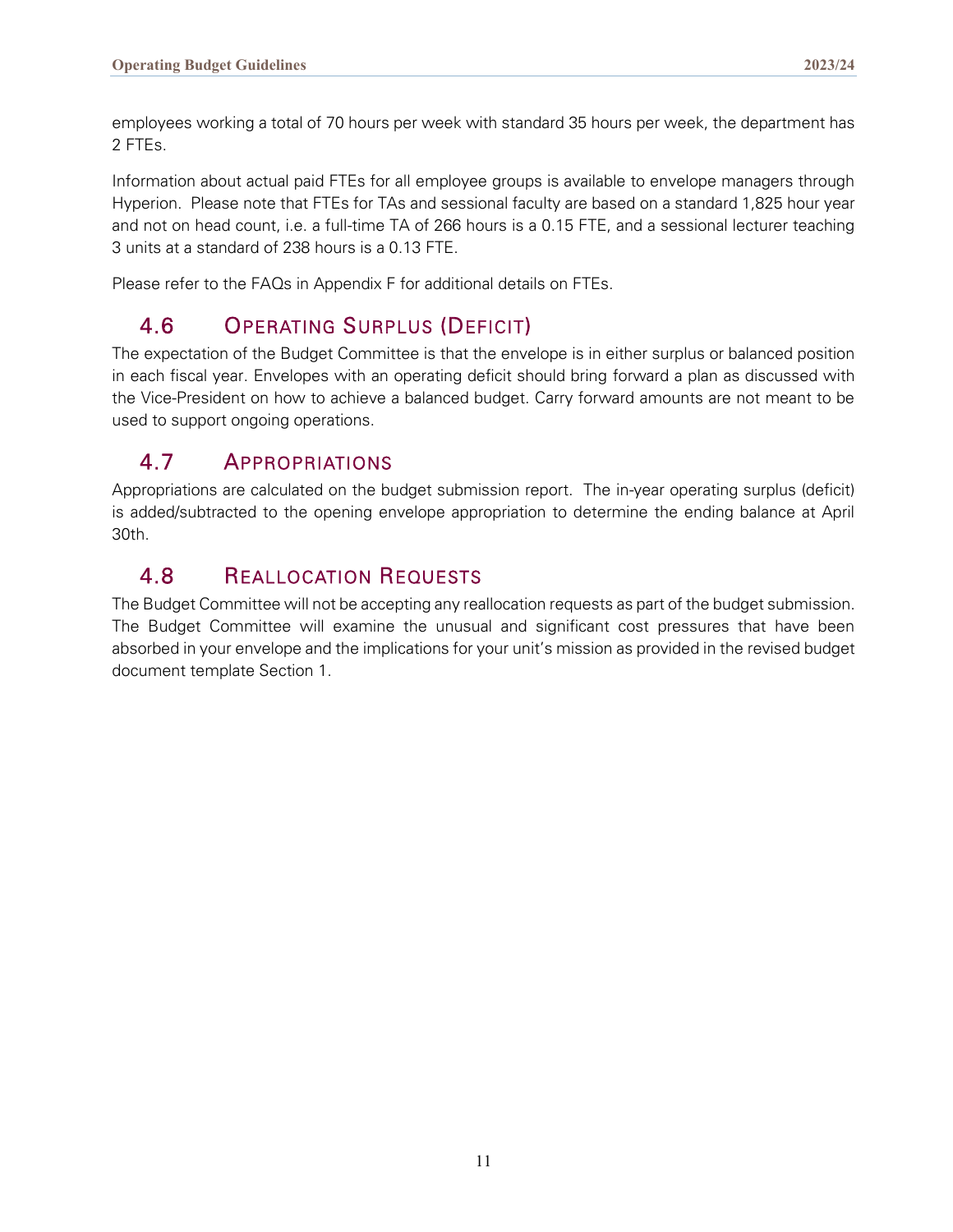# <span id="page-12-0"></span>5 CONTACT INFORMATION

If you have any questions or concerns regarding the Operating Budget please contact your Budgeting Services representative:

| Tanya Thompson  | 24261 | tthomps@mcmaster.ca  |
|-----------------|-------|----------------------|
| Paola Morrone   | 23934 | morronep@mcmaster.ca |
| Chris Sylvester | 24766 | sylvest@mcmaster.ca  |
| Carly Welch     | 27026 | welchcm2@mcmaster.ca |
| Erick Jannini   | 21991 | janninie@mcmaster.ca |

The Budget Committee would like to thank you in advance for your continued commitment and effort in building a fiscally sound and accountable budget that will provide a secure future for McMaster.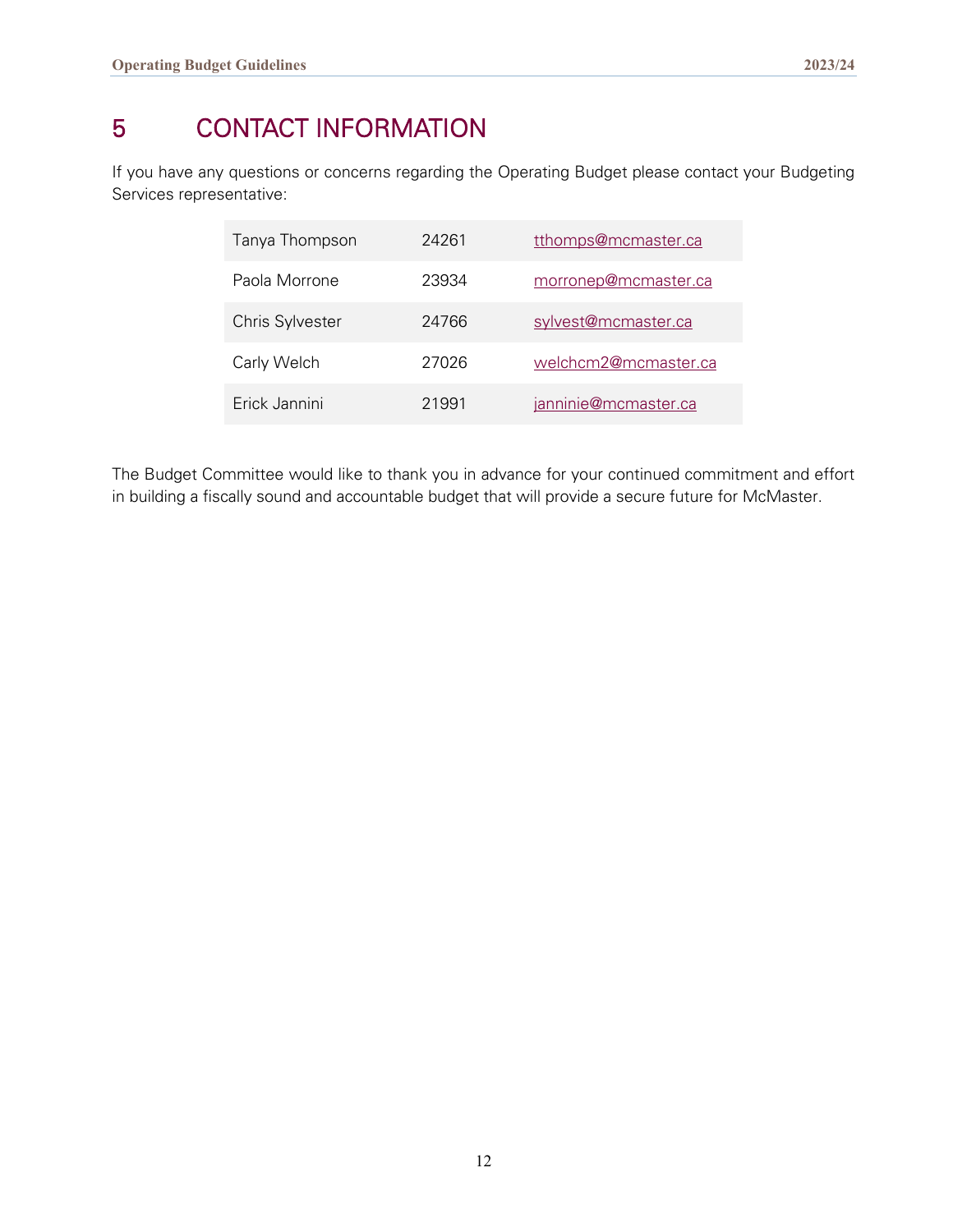# APPENDIX A – BUDGET ALLOCATION FRAMEWORK

**Faculties** 

<span id="page-13-0"></span>TBD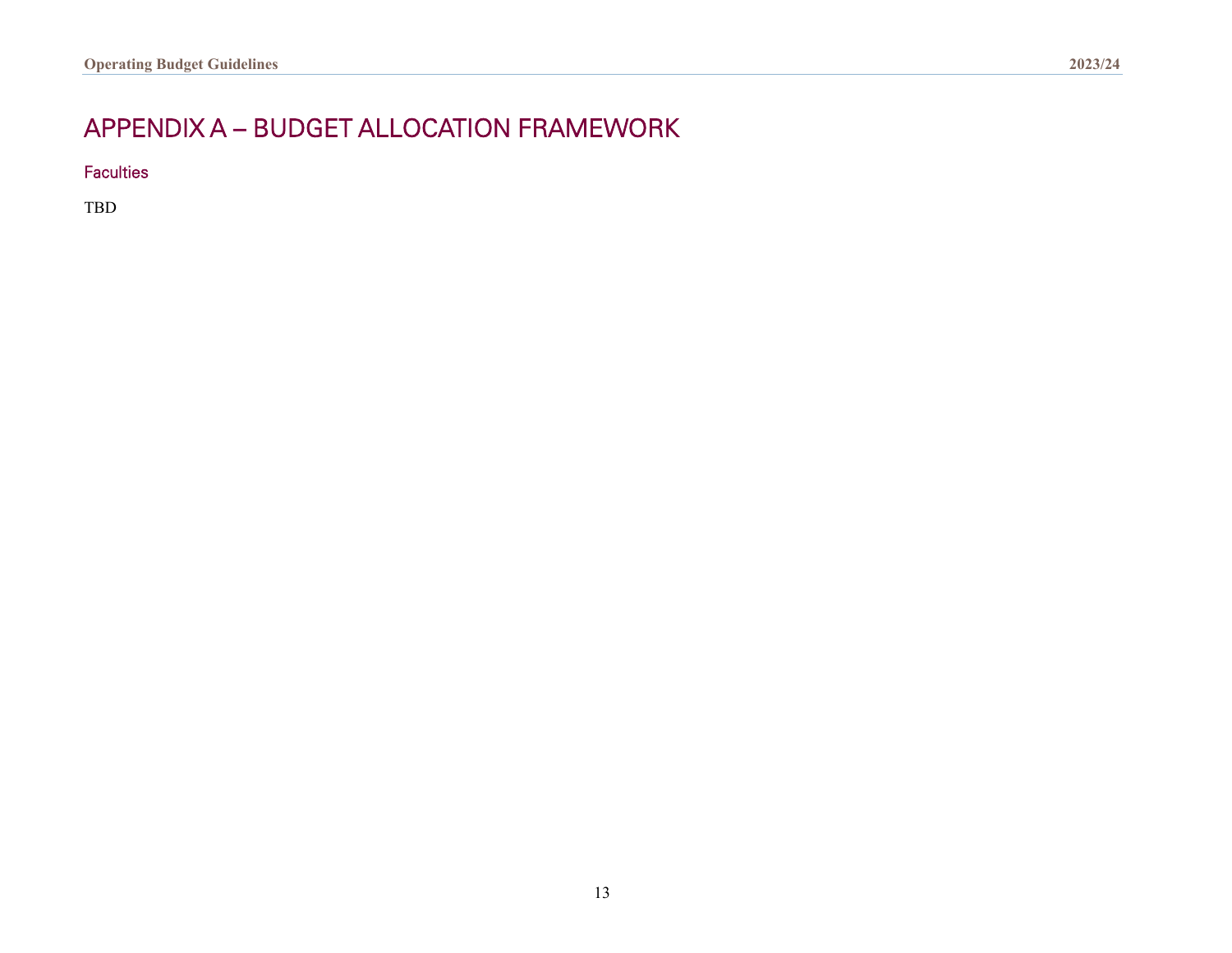### Support Units

|                                           | 2021/22   | Salary     | Base        | 2022/23 | 2022/23  | 2022/23 | Comp.      | Base                     | 2023/24 | 2023/24        | 2023/24 | Base        | 2024/25 | 2024/25  | 2024/25 | Base        | 2025/26 | 2025/26  | 2025/26 |
|-------------------------------------------|-----------|------------|-------------|---------|----------|---------|------------|--------------------------|---------|----------------|---------|-------------|---------|----------|---------|-------------|---------|----------|---------|
| \$000's                                   | base cfwd | adjustment | allocations | base    | one-time | total   | adjustment | allocations              | base    | one-time       | total   | allocations | base    | one-time | total   | allocations | base    | one-time | total   |
| <b>Academic Support</b>                   |           |            |             |         |          |         |            |                          |         |                |         |             |         |          |         |             |         |          |         |
| Office of the Provost                     | 7,902     | 150        |             | 8,052   |          | 8,052   | 151        |                          | 8,203   |                | 8,203   |             | 8,203   |          | 8,203   |             | 8,203   |          | 8,203   |
| Museum of Art                             | 644       | 28         |             | 672     |          | 672     | 31         |                          | 703     |                | 703     |             | 703     |          | 703     |             | 703     |          | 703     |
| VP Teaching and Learning Offices          | 3,597     | 102        | 334         | 4,033   |          | 4,033   | 141        |                          | 4,174   |                | 4,174   |             | 4,174   |          | 4,174   |             | 4,174   |          | 4,174   |
| University Library                        | 21,929    | 266        | 782         | 22,977  | 911      | 23,888  | 279        | 400                      | 23,656  | 197            | 23,853  |             | 23,656  |          | 23,656  |             | 23,656  |          | 23,656  |
| <b>Health Sciences Library</b>            | 4,780     | 70         | 150         | 5,000   |          | 5,000   | 71         | 150                      | 5,221   |                | 5,221   |             | 5,221   |          | 5,221   |             | 5,221   |          | 5,221   |
| Registrar                                 | 5,760     | 250        | 2,500       | 8,510   |          | 8,510   | 292        |                          | 8,802   |                | 8,802   |             | 8,802   |          | 8.802   |             | 8.802   |          | 8,802   |
| Sub-total                                 | 44,612    | 866        | 3,766       | 49,244  | 911      | 50,155  | 965        | 550                      | 50,759  | 197            | 50,956  | $\sim$      | 50,759  | $\sim$   | 50,759  | $\sim$      | 50,759  | $\sim$   | 50,759  |
| <b>Research Support</b>                   |           |            |             |         |          |         |            |                          |         |                |         |             |         |          |         |             |         |          |         |
| Research                                  | 12,208    | 278        | 617         | 13,103  |          | 13,103  | 347        |                          | 13,450  |                | 13,450  |             | 13,450  |          | 13,450  |             | 13,450  |          | 13,450  |
| VP Research Discretionary Fund            | 2,355     |            |             | 2,355   |          | 2,355   |            |                          | 2,355   |                | 2,355   |             | 2,355   |          | 2,355   |             | 2,355   |          | 2,355   |
| Nuclear Reactor Debt                      |           |            |             |         |          |         |            |                          |         |                |         |             |         |          |         |             |         |          |         |
| Sub-total                                 | 14.563    | 278        | 617         | 15.458  | $\sim$   | 15,458  | 347        | $\overline{\phantom{a}}$ | 15.805  |                | 15.805  | $\sim$      | 15,805  | $\sim$   | 15,805  | $\sim$      | 15.805  |          | 15,805  |
| <b>Student Support</b>                    |           |            |             |         |          |         |            |                          |         |                |         |             |         |          |         |             |         |          |         |
| Graduate Scholarships/Bursaries           | 13,828    |            | 2,060       | 15,888  |          | 15,888  |            |                          | 15,888  |                | 15,888  | - 1         | 15,888  |          | 15,888  |             | 15,888  |          | 15,888  |
| School of Graduate Studies                | 2,508     | 68         |             | 2,576   | 250      | 2,826   | 76         |                          | 2,652   | 250            | 2,902   |             | 2,652   |          | 2,652   |             | 2,652   |          | 2,652   |
| <b>Student Affairs</b>                    | 6,695     | 184        | 675         | 7,554   | 840      | 8,394   | 133        | 45                       | 7,732   |                | 7,732   | 45          | 7,777   |          | 7,777   |             | 7,777   |          | 7,777   |
| Undergraduate Scholarships                | 14.444    |            | (1,577)     | 12,867  |          | 12,867  |            | (87)                     | 12,780  |                | 12,780  | (89)        | 12,691  |          | 12,691  |             | 12.691  |          | 12,691  |
| Sub-total                                 | 37,475    | 252        | 1,158       | 38,885  | 1,090    | 39,975  | 209        | (42)                     | 39,052  | 250            | 39,302  | (44)        | 39,008  |          | 39,008  | $\sim$      | 39,008  |          | 39,008  |
| <b>Facilities Support</b>                 |           |            |             |         |          |         |            |                          |         |                |         |             |         |          |         |             |         |          |         |
| <b>Facilities Services</b>                | 18,962    | 353        | 780         | 20,095  | 255      | 20,350  | 518        |                          | 20,613  |                | 20,613  |             | 20,613  |          | 20,613  |             | 20,613  |          | 20,613  |
| <b>HSC Maintenance</b>                    | 4,002     |            | 125         | 4,127   |          | 4,127   |            |                          | 4,127   |                | 4,127   |             | 4,127   |          | 4,127   |             | 4,127   |          | 4,127   |
| Utilities (incl. HSC Utilities)           | 23,937    | 27         | 1,070       | 25,034  |          | 25,034  | 64         |                          | 25,098  |                | 25,098  |             | 25,098  |          | 25,098  |             | 25,098  |          | 25,098  |
| Deferred Maintenance                      | 11,593    |            |             | 11,593  | 337      | 11,930  |            |                          | 11,593  |                | 11,593  | - 2         | 11,593  |          | 11,593  |             | 11,593  |          | 11,593  |
| <b>Bond Interest</b>                      | 14,510    | ٠.         | 649         | 15,159  |          | 15,159  |            |                          | 15,159  |                | 15,159  |             | 15,159  |          | 15,159  |             | 15,159  |          | 15,159  |
| Renovation contingency                    | 974       |            |             | 974     |          | 974     |            |                          | 974     |                | 974     |             | 974     |          | 974     |             | 974     |          | 974     |
| Sub-total                                 | 73,978    | 380        | 2.624       | 76,982  | 592      | 77,574  | 582        | $\overline{\phantom{a}}$ | 77,564  | $\overline{a}$ | 77,564  | $\sim$      | 77,564  | $\sim$   | 77,564  | $\sim$      | 77,564  | $\sim$   | 77,564  |
| <b>Institutional Support</b>              |           |            |             |         |          |         |            |                          |         |                |         |             |         |          |         |             |         |          |         |
| Administration                            | 3,460     | 39         | (377)       | 3,122   | 600      | 3,722   | 39         |                          | 3,161   |                | 3,161   |             | 3,161   |          | 3,161   |             | 3,161   |          | 3,161   |
| <b>Financial Affairs</b>                  | 4,042     | 188        |             | 4,230   |          | 4,230   | 209        |                          | 4,439   |                | 4,439   |             | 4,439   |          | 4,439   |             | 4,439   |          | 4,439   |
| <b>Human Resources</b>                    | 8,452     | 200        | 1.642       | 10,294  | 116      | 10,410  | 233        |                          | 10,527  |                | 10,527  |             | 10,527  |          | 10,527  |             | 10,527  |          | 10,527  |
| <b>UTS</b>                                | 17,228    | 356        | 4,077       | 21,661  | 863      | 22,524  | 405        | 210                      | 22,276  | 963            | 23,239  |             | 22,276  |          | 22,276  |             | 22,276  |          | 22,276  |
| <b>UTS Asset Management</b>               | 1,500     |            |             | 1,500   |          | 1,500   |            |                          | 1,500   |                | 1,500   |             | 1,500   |          | 1,500   |             | 1,500   |          | 1,500   |
| University Secretariat                    | 1,067     | 24         | 77          | 1,168   |          | 1,168   | 26         |                          | 1,194   |                | 1,194   | - 2         | 1,194   |          | 1,194   |             | 1,194   |          | 1,194   |
| <b>Presidential Budget</b>                | 1,183     | 12         | 1,561       | 2,756   |          | 2,756   | 76         |                          | 2,832   |                | 2,832   |             | 2,832   |          | 2,832   |             | 2,832   |          | 2,832   |
| University Advancement                    | 5,963     | 224        | (1, 561)    | 4,626   |          | 4,626   | 188        |                          | 4,814   |                | 4,814   |             | 4,814   |          | 4,814   |             | 4,814   |          | 4,814   |
| Legal                                     | 3,886     | 16         | 2,000       | 5,902   |          | 5,902   | 21         |                          | 5,923   |                | 5,923   |             | 5,923   |          | 5,923   |             | 5,923   |          | 5,923   |
| <b>General University</b>                 | 4.978     |            |             | 4.978   | 236      | 5,214   |            |                          | 4.979   |                | 4.979   |             | 4.979   |          | 4.979   |             | 4.979   |          | 4,979   |
| Sub-total                                 | 51,759    | 1,059      | 7,419       | 60,237  | 1,815    | 62,052  | 1,198      | 210                      | 61,645  | 963            | 62,608  | $\sim$      | 61,645  |          | 61,645  | $\sim$      | 61,645  |          | 61,645  |
| <b>Institutional Priority allocations</b> |           |            |             |         |          |         |            |                          |         |                |         |             |         |          |         |             |         |          |         |
| <b>Technology Renewal</b>                 |           |            |             |         | 4,517    | 4,517   |            |                          |         | 3,215          | 3,215   |             |         |          |         |             |         |          |         |
| Pension/post-retirement benefits          |           |            |             |         |          |         |            |                          |         |                |         |             |         |          |         |             |         |          |         |
| Supplemental pension                      | 4,738     |            |             | 4,738   |          | 4,738   |            |                          | 4,738   |                | 4,738   |             | 4,738   |          | 4,738   |             | 4,738   |          | 4,738   |
| Pension special payments                  | 9,554     | - 1        |             | 9,554   |          | 9,554   |            |                          | 9,554   |                | 9,554   |             | 9,554   |          | 9,554   |             | 9,554   |          | 9,554   |
| Post-retirement benefits past service     | 7,883     |            | (2,883)     | 5,000   |          | 5,000   |            |                          | 5,000   |                | 5,000   |             | 5,000   |          | 5,000   |             | 5,000   |          | 5,000   |
| <b>Branding and Marketing</b>             | 3,022     | 17         |             | 3,039   | 2,000    | 5,039   | 25         |                          | 3,064   |                | 3,064   |             | 3,064   |          | 3,064   |             | 3,064   |          | 3,064   |
| President's Strategic Support Fund        |           |            |             |         |          |         |            |                          |         |                |         |             |         |          |         |             |         |          |         |
| Sub-total                                 | 25,197    | 17         | (2,883)     | 22.331  | 6,517    | 28.848  | 25         |                          | 22,356  | 3,215          | 25,571  | $\sim$      | 22,356  |          | 22,356  |             | 22.356  |          | 22,356  |
|                                           |           |            |             |         |          |         |            |                          |         |                |         |             |         |          |         |             |         |          |         |
| <b>Total support units</b>                | 247,584   | 2,852      | 12,701      | 263,137 | 10.925   | 274,062 | 3.326      | 718                      | 267,181 | 4.625          | 271,806 | (44)        | 267,137 |          | 267,137 |             | 267,137 |          | 267,137 |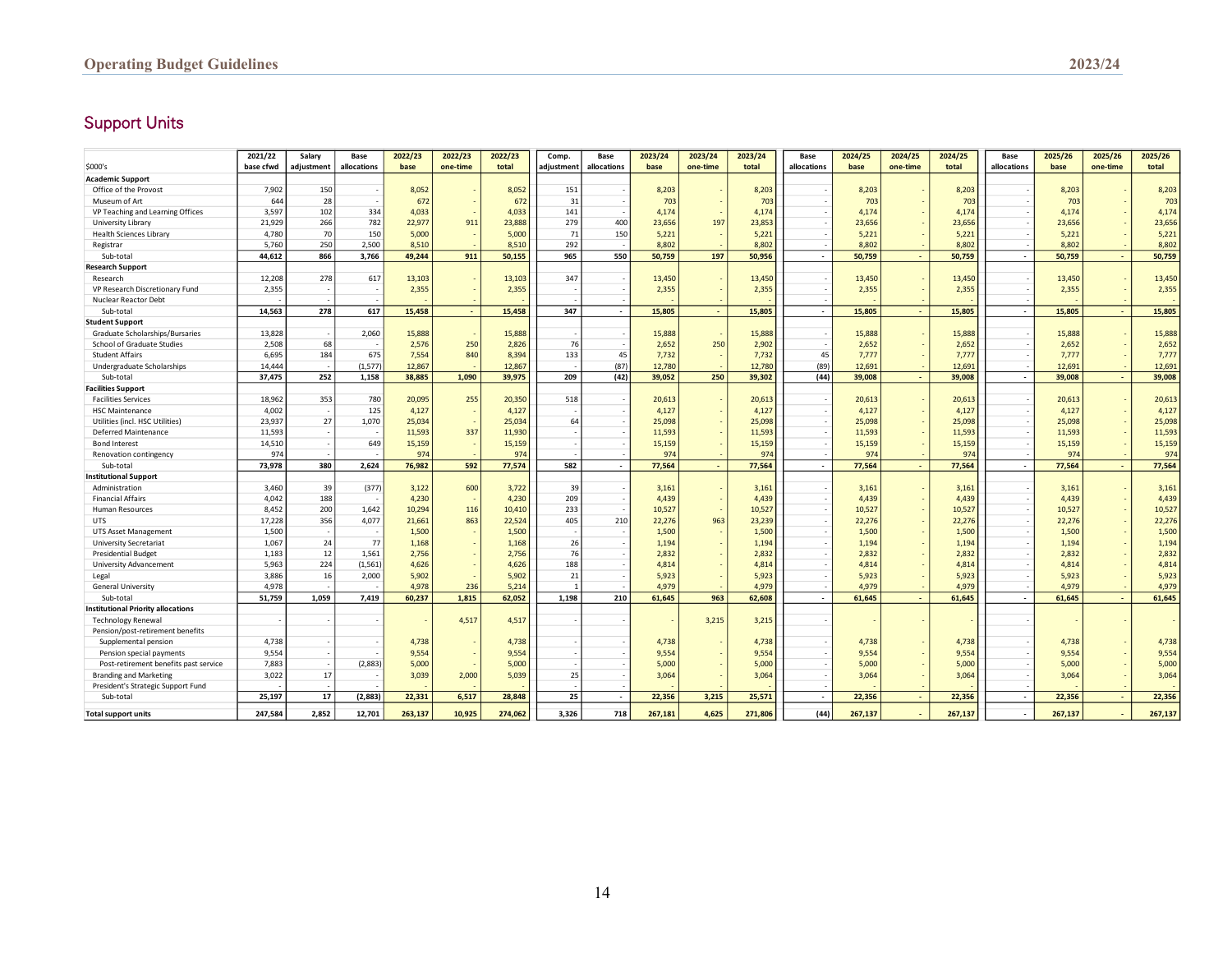# <span id="page-15-0"></span>APPENDIX B – 2023/24 BUDGET CYCLE TIMELINES

| Week of   | IRA                                         | <b>Facility Services</b> | <b>Budgeting Services</b>                                                                   | <b>Support Units</b>              | <b>Budget Committee</b>                                                               | Deans                                                             | <b>Activity Units</b>        | <b>Ancillary Units</b>                          |
|-----------|---------------------------------------------|--------------------------|---------------------------------------------------------------------------------------------|-----------------------------------|---------------------------------------------------------------------------------------|-------------------------------------------------------------------|------------------------------|-------------------------------------------------|
| Jun 20-22 |                                             | <b>Finalize NASM</b>     | Issue support unit guidlines<br>June 24th                                                   |                                   | Approve FY23 benefits &<br>support unit guidelines -<br>June 22nd                     |                                                                   |                              |                                                 |
| Jun 27-22 |                                             |                          |                                                                                             |                                   |                                                                                       |                                                                   |                              |                                                 |
| Jul 4-22  |                                             |                          |                                                                                             |                                   |                                                                                       |                                                                   |                              |                                                 |
| Jul 11-22 |                                             |                          |                                                                                             |                                   |                                                                                       |                                                                   | Work on 5 Month Review       |                                                 |
| Jul 18-22 |                                             |                          |                                                                                             |                                   |                                                                                       |                                                                   | (Hyperion read only - 7      |                                                 |
| Jul 25-22 |                                             |                          |                                                                                             |                                   |                                                                                       |                                                                   | Weeks)                       |                                                 |
| Aug 1-22  |                                             |                          |                                                                                             |                                   |                                                                                       |                                                                   |                              |                                                 |
| Aug 8-22  |                                             |                          |                                                                                             |                                   |                                                                                       |                                                                   |                              |                                                 |
| Aug 15-22 | Finalize FY22 actual                        |                          |                                                                                             |                                   |                                                                                       |                                                                   |                              |                                                 |
| Aug 22-22 | revenue                                     |                          |                                                                                             | Work on budgets                   |                                                                                       |                                                                   |                              |                                                 |
| Aug 29-22 |                                             |                          |                                                                                             | (15 weeks)                        |                                                                                       |                                                                   |                              |                                                 |
|           | Finalize FY23 estimated                     |                          |                                                                                             |                                   |                                                                                       |                                                                   | Work on 5 Month Review       |                                                 |
| Sep 5-22  | revenue                                     |                          |                                                                                             |                                   |                                                                                       |                                                                   | (Hyperion available - 9      |                                                 |
| Sep 12-22 |                                             |                          |                                                                                             |                                   |                                                                                       |                                                                   | Weeks - Later start as       |                                                 |
| Sep 19-22 |                                             |                          |                                                                                             |                                   |                                                                                       |                                                                   | holding back Hyperion entry  |                                                 |
| Sep 26-22 |                                             |                          |                                                                                             |                                   |                                                                                       |                                                                   | For July HR data - Faculties |                                                 |
| Oct 3-22  |                                             |                          | Issue FY20 actual & FY21<br>estimated allocations -<br>Target Oct 7th                       |                                   |                                                                                       |                                                                   | request)                     |                                                 |
| Oct 10-22 |                                             |                          |                                                                                             |                                   |                                                                                       |                                                                   |                              |                                                 |
| Oct 17-22 |                                             |                          | Send support unit<br>submissions to Budget<br>Committee & Deans                             | <b>Budget submissions due</b>     |                                                                                       | Review support unit submissions                                   | 5 Month Review due           |                                                 |
| Oct 24-22 |                                             |                          |                                                                                             |                                   |                                                                                       |                                                                   |                              |                                                 |
| Oct 31-22 |                                             |                          | Send support unit<br>submissions to Budget<br>Committee & Deans                             |                                   | Support unit budget presentations Oct 31st / Nov 4th                                  |                                                                   |                              |                                                 |
| Nov 7-22  |                                             |                          |                                                                                             |                                   |                                                                                       | Review support unit submissions                                   |                              |                                                 |
|           |                                             |                          |                                                                                             |                                   | Support unit budget presentations Nov 14th                                            |                                                                   |                              |                                                 |
| Nov 14-22 |                                             |                          | Send support unit<br>resubmissions to Budget<br>Committee if necessary                      | Resubmissions due if<br>necessary | <b>Approve 5 Month Review</b>                                                         | Written feedback on<br>presentations due Nov 18th                 |                              |                                                 |
|           | Finalize enrolment and<br>revenue estimates |                          | Issue activity and anillary<br>unit guidelines without<br>allocations - Nov 25th            |                                   | Approve activity and<br>ancillary unit guidelines<br>without allocations/<br>Template |                                                                   |                              |                                                 |
| Nov 21-22 |                                             |                          |                                                                                             |                                   | Rank unfunded priorities -                                                            |                                                                   |                              |                                                 |
|           |                                             |                          |                                                                                             |                                   | New Longer meeting                                                                    |                                                                   |                              |                                                 |
|           |                                             |                          |                                                                                             |                                   | Receive support unit<br>resubmissions if necessary                                    |                                                                   |                              |                                                 |
| Nov 28-22 |                                             |                          |                                                                                             |                                   |                                                                                       |                                                                   |                              |                                                 |
|           |                                             |                          | Begin Revision of budgets for approved priorities                                           |                                   |                                                                                       |                                                                   |                              |                                                 |
| Dec 5-22  | Issue activity unit metrics                 |                          | <b>Review draft allocations</b><br>with BPCC/ Provost/ VPOF<br>Dec 8th                      |                                   |                                                                                       |                                                                   |                              |                                                 |
| Dec 12-22 |                                             |                          | Issue draft activity unit<br>allocations to Faculties -<br>Target Dec 12th                  |                                   |                                                                                       |                                                                   |                              |                                                 |
| Dec 19-22 |                                             |                          |                                                                                             |                                   |                                                                                       |                                                                   |                              |                                                 |
| Dec 26-22 |                                             |                          |                                                                                             |                                   |                                                                                       |                                                                   | Work on Budgets (16          | Work on Budgets (16                             |
| Jan 2-23  |                                             |                          | Send activity unit<br>allocations to Budget<br>Committee                                    |                                   |                                                                                       |                                                                   | weeks)                       | Weeks)                                          |
| Jan 9-23  |                                             |                          |                                                                                             |                                   | Review activity unit                                                                  |                                                                   |                              |                                                 |
| Jan 16-23 |                                             |                          |                                                                                             |                                   | allocations                                                                           |                                                                   |                              |                                                 |
|           |                                             |                          |                                                                                             |                                   | Response to Deans' written                                                            |                                                                   |                              |                                                 |
| Jan 23-23 |                                             |                          |                                                                                             |                                   | feedback due                                                                          |                                                                   |                              |                                                 |
| Jan 30-23 |                                             |                          |                                                                                             |                                   |                                                                                       |                                                                   |                              |                                                 |
| Feb 6-23  |                                             |                          |                                                                                             |                                   |                                                                                       |                                                                   |                              |                                                 |
| Feb 13-23 |                                             |                          |                                                                                             |                                   |                                                                                       |                                                                   |                              |                                                 |
| Feb 20-23 |                                             |                          |                                                                                             |                                   |                                                                                       |                                                                   |                              |                                                 |
| Feb 27-23 | Update revenue estimates                    |                          |                                                                                             |                                   |                                                                                       |                                                                   |                              |                                                 |
| Mar 6-23  |                                             |                          |                                                                                             |                                   |                                                                                       |                                                                   |                              |                                                 |
| Mar 13-23 |                                             |                          |                                                                                             |                                   |                                                                                       |                                                                   |                              | Budget submissions due - March 13th and 17th    |
| Mar 20-23 |                                             |                          | Send budget submissions to<br><b>Budget Committee &amp; Deans</b><br>- March 20th and March |                                   |                                                                                       | Review activity & ancillary unit submissions                      |                              |                                                 |
| Mar 27-23 |                                             |                          | 24th                                                                                        |                                   |                                                                                       | Activity & ancillary unit presentations March 27th and March 31st |                              |                                                 |
|           |                                             |                          | Send Fund 20/30/45 budget                                                                   |                                   |                                                                                       |                                                                   |                              |                                                 |
| Apr 3-23  |                                             |                          | tables                                                                                      |                                   |                                                                                       |                                                                   |                              | Budget resubmissions due if necessary (Apr 5th) |
| Apr 10-23 |                                             |                          |                                                                                             |                                   | Receive resubmissions if<br>necessary                                                 |                                                                   |                              |                                                 |
| Apr 17-23 |                                             |                          | Send final consolidated                                                                     |                                   |                                                                                       |                                                                   |                              |                                                 |
|           |                                             |                          | budget                                                                                      |                                   | <b>Approve final consolidated</b>                                                     |                                                                   |                              |                                                 |
| Apr 24-23 |                                             |                          |                                                                                             |                                   | budget                                                                                |                                                                   |                              |                                                 |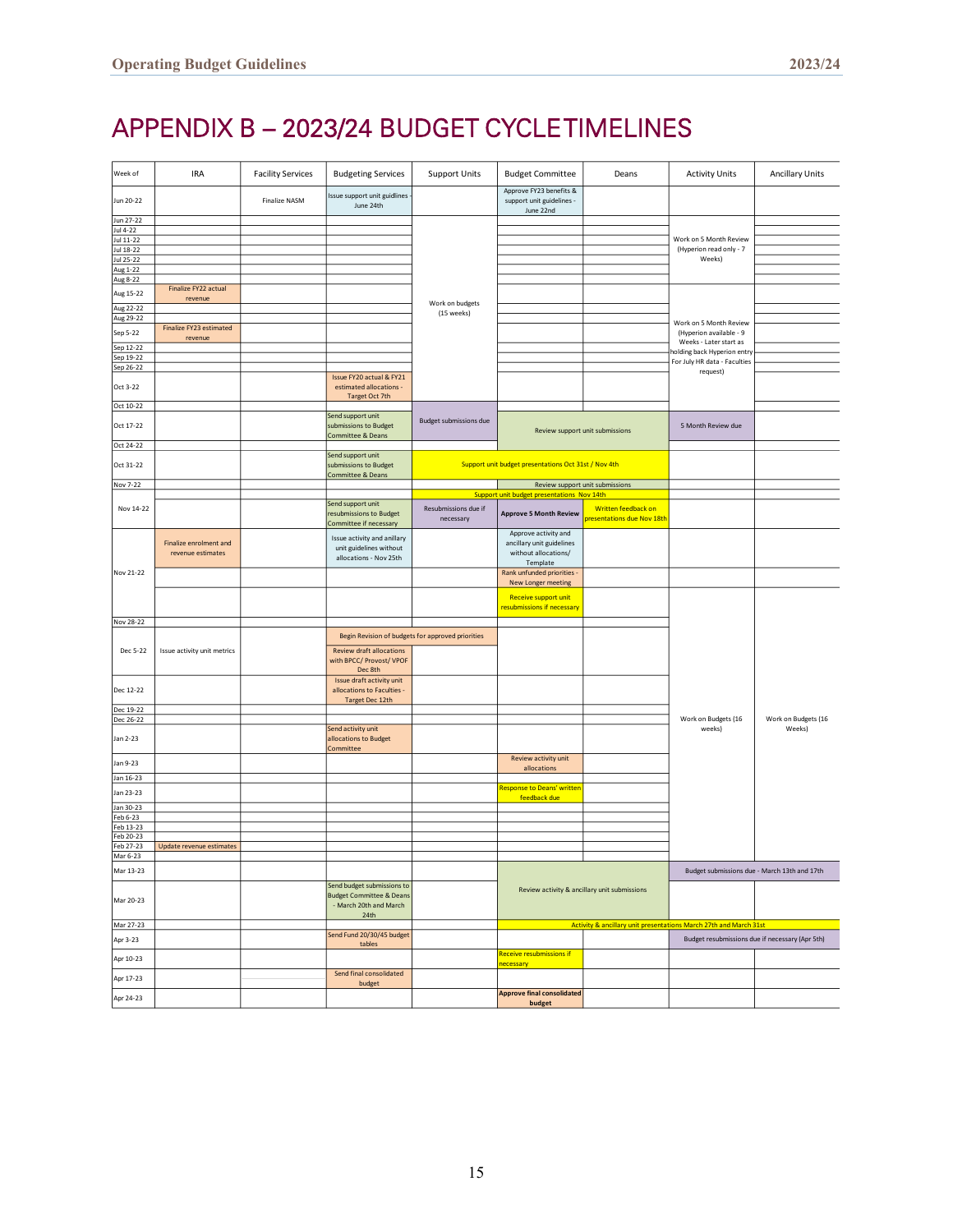# <span id="page-16-0"></span>APPENDIX C – ONGOING VS. ONE-TIME REVENUE AND EXPENDITURE GUIDELINES

It is important to separate one-time from ongoing items within budget reporting to be able to clearly identify if a unit's funding/revenue can sustain its level of operations on a continual basis.

#### Ongoing expenditures

An ongoing item is one that is incurred in the normal operations of a unit. It is a part of the regular activities and required on a continual basis for the efficient and productive running of the unit. Examples would be salaries and benefits for permanent employees, supplies, telecommunications, printing, computer purchases (if done on a rotating basis through the unit), and travel.

#### One-Time Expenditures

One-time items are those that would occur within a single reporting period and which are unlikely to recur in the future, although they could cross over multiple reporting periods. These would be items that are not part of the normal activities of a unit. Examples would be severance payments, consultants/contractual staffing used for a specific time-defined project, computer purchase that would be large and one-time (system replacements), large capital purchases, large renovations.

#### Structural Deficit

A structural deficit occurs when the regular ongoing costs within a unit exceed the regular ongoing revenue/allocation for that unit. This means that the income is not sufficient to cover the costs of regular ongoing operations. A structural deficit in the ongoing operations of a unit cannot be sustained as it shows that the unit will not be able to cover its costs on a continual basis. A deficit in the ongoing operations of a unit may not be considered a structural deficit if there is a reasonable strategy to address the deficit.

#### One-Time Deficit

A budget deficit may be incurred in a particular year within an area due to one-time expenses. This does not mean that the deficit will occur in all years, as the expenses will reduce to normal levels once the one-time event has been completed.

|                              |       | Structural deficit                                                   |              |       | One-time deficit                                                  |       |
|------------------------------|-------|----------------------------------------------------------------------|--------------|-------|-------------------------------------------------------------------|-------|
|                              |       | Ongoing One-time                                                     | <b>Total</b> |       | Ongoing One-time                                                  | Total |
| Year 1                       |       |                                                                      |              |       |                                                                   |       |
| Revenue                      | 1.000 | 50                                                                   | 1.050        | 1.000 | 50                                                                | 1.050 |
| Expenses                     | 1.050 |                                                                      | 1,050        | 950   | 150                                                               | 1,100 |
| Surplus (deficit)            | (50)  | 50                                                                   | 0            | 50    | (100)                                                             | (50)  |
| Year 2                       |       |                                                                      |              |       |                                                                   |       |
| Revenue                      | 1.000 | $\Omega$                                                             | 1.000        | 1.000 | $\Omega$                                                          | 1,000 |
| Expenses                     | 1.050 |                                                                      | 1.050        | 950   |                                                                   | 950   |
| Surplus (deficit)            | (50)  | 0                                                                    | (50)         | 50    | 0                                                                 | 50    |
| Cumulative surplus (deficit) | (100) | 50                                                                   | (50)         | 100   | (100)                                                             |       |
|                              |       | A structural deficit will continue to<br>build and is unsustainable. |              |       | A one-time deficit can be covered<br>by surpluses in other years. |       |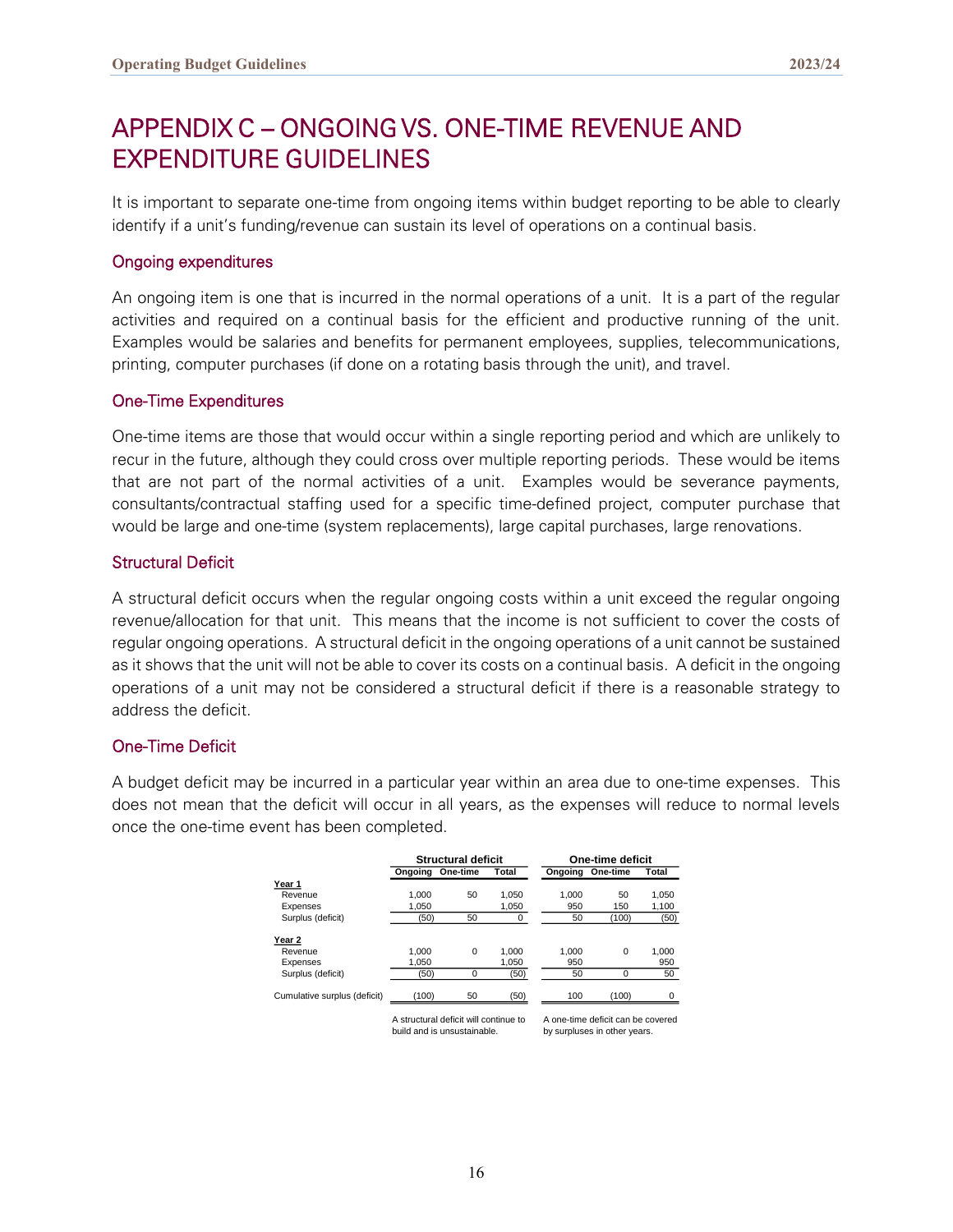# <span id="page-17-0"></span>APPENDIX D – LABOUR/BENEFIT ACCOUNT MAPPING

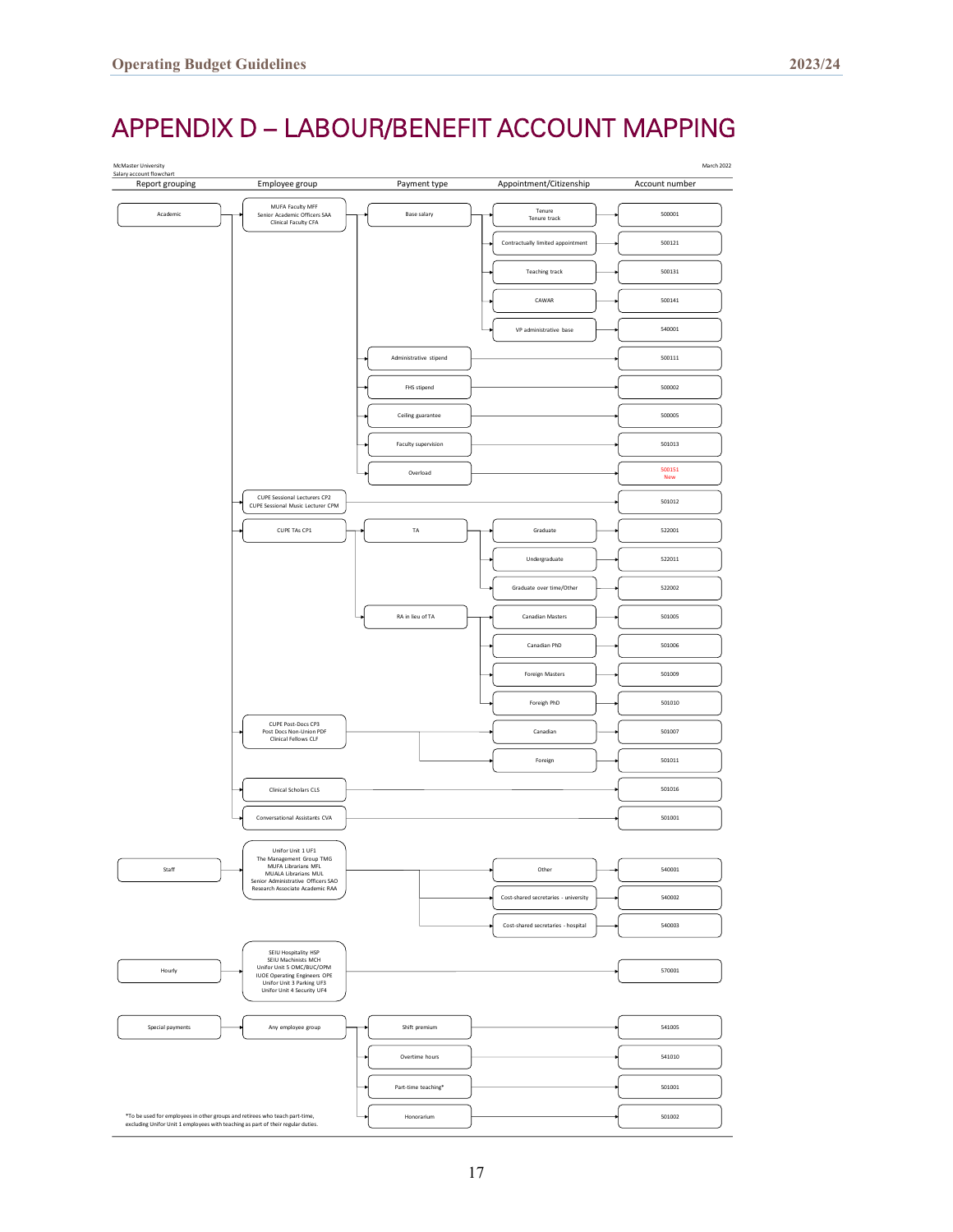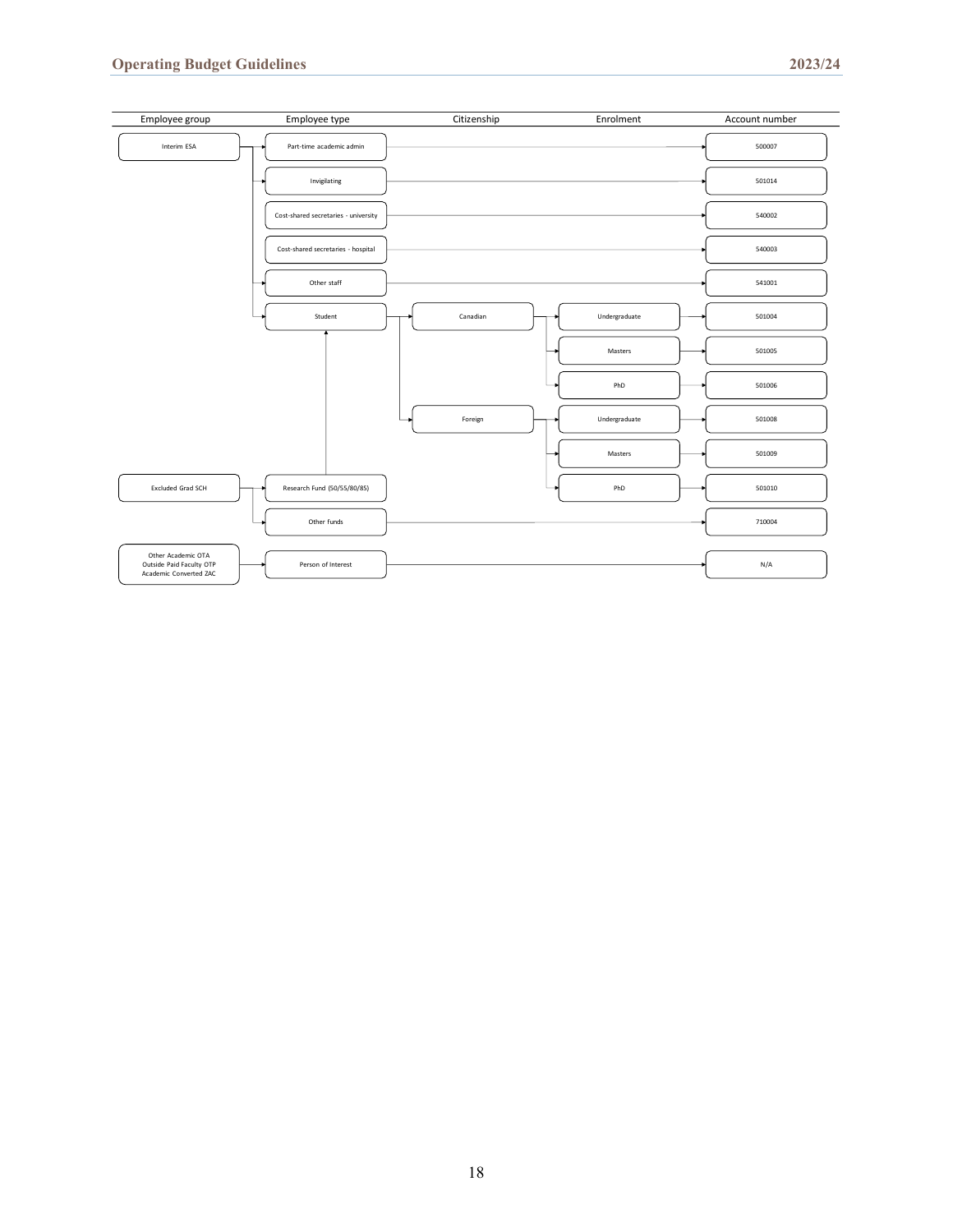| <b>Salary Account</b>         | <b>Description</b>                    | <b>Benefit Account</b> | <b>Description</b>                    |
|-------------------------------|---------------------------------------|------------------------|---------------------------------------|
| <b>ACADEMIC FULL-TIME</b>     |                                       |                        |                                       |
|                               | 500001 Academic Full Time Salary      |                        | 510001 Benefits Academic FT           |
|                               | 500005 Academic Ceil GUAR/Other       |                        | 510005 FB PT Other Academic           |
|                               | 500131 Academic Teach Track           |                        | 510131 FB Academic - Teach Track      |
| <b>ACADEMIC STIPENDS</b>      |                                       |                        |                                       |
|                               | 500111 Academic Admin Stipend         |                        | 510001 Benefits Academic FT           |
|                               | 500002 Academic FHS Stipend           |                        | 510002 FB Academic FHS Stipend        |
|                               | 500151 Academic Overload              |                        | 510151 FB Academic Overload           |
| <b>ACADEMIC CLA</b>           |                                       |                        |                                       |
|                               | 500121 Academic - CLA                 |                        | 510121 FB Academic - CLA              |
| <b>ACADEMIC CAWAR</b>         |                                       |                        |                                       |
|                               | 500141 Academic - Cawar               |                        | 510141 FB Academic - CAWAR            |
| <b>ACADEMIC PART-TIME</b>     |                                       |                        |                                       |
|                               | 501001 Academic Salary Part Time      |                        | 511009 FB PT Academic                 |
|                               | 501002 Honoraria Academic Part Time   |                        | 511010 FB PT Other Academic           |
|                               | 501004 Salary Undergrad Student Can   |                        | 511001 FB PT Undergrad Student - CDN  |
|                               | 501005 Salary Masters Student Can     |                        | 511002 FB PT Masters Student - CDN    |
|                               | 501006 Salary PhD Student Can         |                        | 511004 FB PT Ph.D Student - CDN       |
|                               | 501007 Salary PostDoc Fellows         |                        | 511003 FB PT PostDoc Fellow - CDN     |
|                               | 501008 Salary Undergrad Studt Foreign |                        | 511005 FB PT Undergrad Stud - Foreign |
|                               | 501009 Salary Masters Student Foreign |                        | 511006 FB PT Masters Student - Foreig |
|                               | 501010 Salary PhD Student Foreign     |                        | 511008 FB PT Ph.D Student - Foreign   |
|                               | 501011 Salary PostDoc Fellows Foreign |                        | 511007 FB PT PostDoc Fellow - Foreign |
|                               | 501012 Salary Session Lecture PT      |                        | 511011 FB Sessional Lecturer          |
|                               | 501013 Faculty supervision            |                        | 511013 FB Faculty Supervision         |
|                               | 501014 Invigiliating                  |                        | 511014 FB Invigilating                |
|                               | 501016 Clinical Scholars              |                        | 511016 FB Clinical Scholars           |
| <b>TA</b>                     |                                       |                        |                                       |
|                               | 522001 TA-Graduate In Time FT         |                        | 532001 FB TA-Graduate In Time FT      |
|                               | 522002 TA-Grad OverTime/Non Mac       |                        | 532002 FB TA-Grad OverTime/Non Mac    |
|                               | 522011 TA-Undergraduate               |                        | 532011 FB TA- Undergraduate           |
| <b>NON-ACADEMIC FULL-TIME</b> |                                       |                        |                                       |
|                               | 540001 Support Salaries FT            |                        | 550001 Benefits Support Full Time     |
|                               | 540002 Supports C/S Sec               |                        | 550020 FB Support C/S                 |
|                               | 540003 Support Clinical Educ/Hospital |                        | 550020 FB Support C/S                 |
|                               | 570001 Hourly Staff Wages             |                        | 571001 FB Hourly Staff Wages          |
| <b>NON-ACADEMIC PART-TIME</b> |                                       |                        |                                       |
|                               | 541001 Support Salaries Part Time     |                        | 551001 FB Support PT                  |
|                               | 541005 Shift Premiums PT              |                        | 551001 FB Support PT                  |
|                               | 541007 Transcriptions SA              |                        | 551050 Benefits Support Full Time     |
|                               | 541010 Support Salaries PT Overtime   |                        | 551010 FB Support Staff OverTime      |
|                               | 541051 For MACVIP Clearing Errors     |                        | 551050 FB Support Other PT            |
|                               | 541099 Invalid Combo HCM Earnings     |                        | 551099 Invalid Combo HCM Deductions   |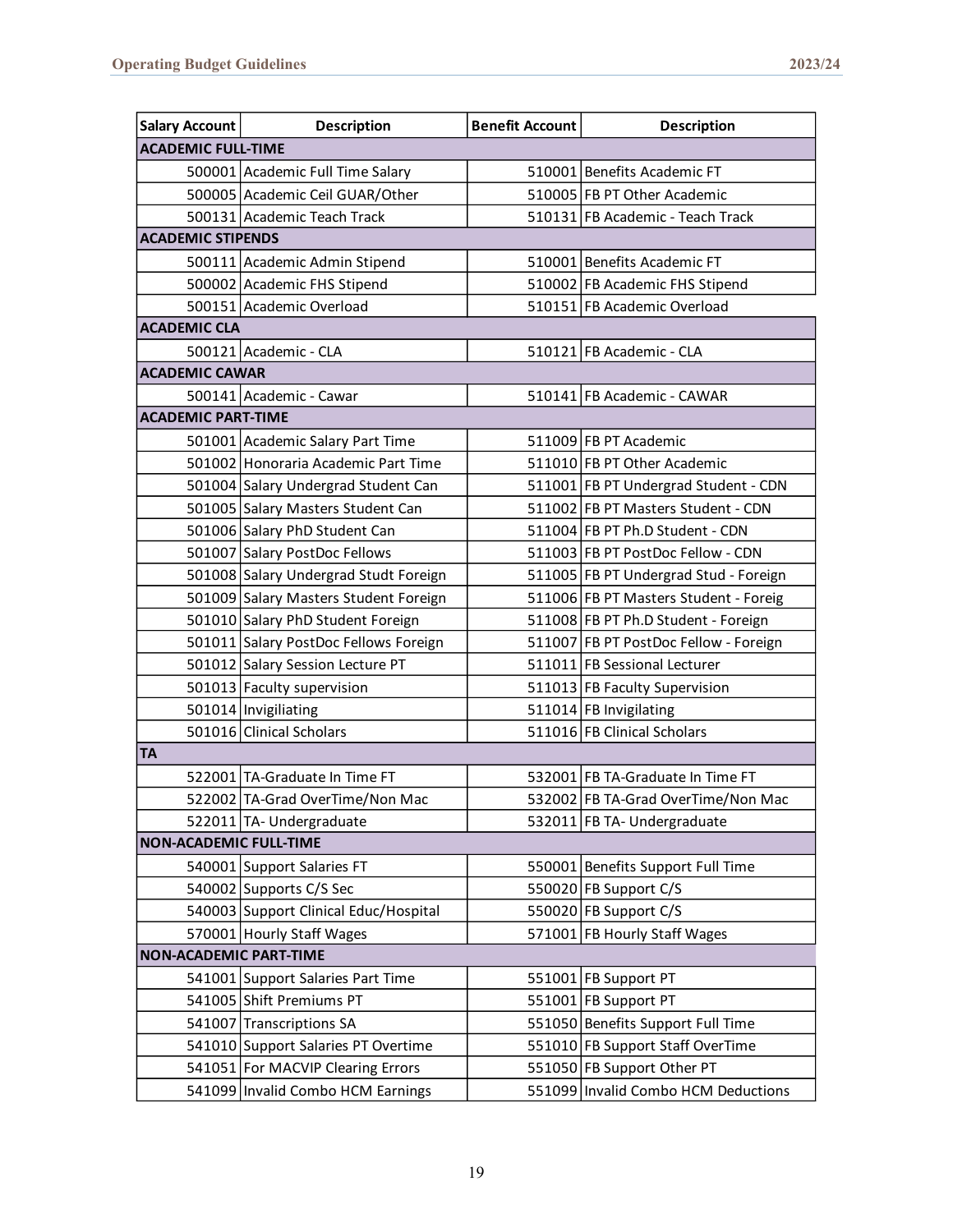| Code            | Union Group                         | Account                                                                                |
|-----------------|-------------------------------------|----------------------------------------------------------------------------------------|
|                 |                                     | 500001 Academic Full Time                                                              |
|                 |                                     | 500005 Academic Ceiling Guarantee                                                      |
|                 |                                     | 500131 Academic Teaching Track                                                         |
| <b>CFA</b>      | Clinical Faculty                    | 500111 Academic Admin Stipend                                                          |
|                 |                                     | 500002 Academic FHS Stipend                                                            |
|                 |                                     | 500121 Academic Contractually Limited Appointment                                      |
|                 |                                     | 500141 Academic CAWAR                                                                  |
| CLF             | Clinical Fellows                    | 501007 Salary Post-Doctoral Fellows                                                    |
| <b>CLS</b>      | Clinical Scholar                    | 501016 Clinical Scholars                                                               |
|                 |                                     | 522001 TA Graduate In Time FT                                                          |
| CP1             | Teaching Assistants CUPE Unit 1     | 522002 TA Graduate Over Time/Non Mac                                                   |
|                 |                                     | 522011 TA Undergraduate                                                                |
| CP <sub>2</sub> | Sessional Faculty CUPE Unit 2       | 501012 Salary Sessional Lecture PT                                                     |
| CP3             | Post-Doctoral Fellows CUPE Unit 3   | 501007 Salary Post-Doctoral Fellows                                                    |
|                 |                                     | 501011 Salary Post-Doctoral Fellows - Foreign                                          |
| CPM             | Sessional Music Faculty CUPE Unit 2 | 501001 Academic Salary PT                                                              |
| <b>CVA</b>      | <b>Conversational Assistants</b>    | 501001 Academic Salary PT                                                              |
|                 |                                     | 500007 Part time academic admin                                                        |
|                 |                                     | 500014 Inviglating                                                                     |
|                 |                                     | 541001 Other staff                                                                     |
|                 |                                     | 501004 STUDENT - Undergraduate CDN                                                     |
| ESA             | Interim                             | 501005 STUDENT - Masters CDN                                                           |
|                 |                                     | 501006 STUDENT - PhD CDN                                                               |
|                 |                                     | 501008 STUDENT - Undergraduate Foreign                                                 |
|                 |                                     | 501009 STUDENT - Master Foreign                                                        |
|                 |                                     | 501010 STUDENT - PHD Foreign                                                           |
| HSP             | Hospitality SEIU                    | 570001 Hourly Staff Wages                                                              |
| MCH             | Machinists SEIU                     | 570001 Hourly Staff Wages                                                              |
|                 |                                     | 500001 Academic Full Time                                                              |
|                 |                                     | 500005 Academic Ceiling Guarantee                                                      |
|                 |                                     | 500131 Academic Teaching Track                                                         |
| MFF             | <b>MUFA Faculty</b>                 | 500111 Academic Admin Stipend                                                          |
|                 |                                     | 500002 Academic FHS Stipend                                                            |
|                 |                                     | 500121 Academic Contractually Limited Appointment                                      |
|                 |                                     | 500141 Academic CAWAR                                                                  |
| MFL             | <b>MUFA Librarians</b>              | 540001 Support Salaries FT                                                             |
| MUL             | MUALA                               | 540001 Support Salaries FT                                                             |
| OPE             | <b>IUOE Operating Engineers</b>     | 570001 Hourly Staff Wages                                                              |
|                 |                                     | 500001 Academic Full Time                                                              |
| <b>OTA</b>      | Other Academic Persons of Interest  | 501001 Academic Salary PT                                                              |
| OTP             | Outside Paid Faculty                | N/A                                                                                    |
| PDF             | Post-Doctoral Fellows Non-Union     | 501007 Salary Post-Doctoral Fellows<br>501011 - Salary Post-Doctoral Fellows - Foreign |
| RAA             | Research Associate Academic         | 541001 Support Salaries PT                                                             |
| SAA             | Senior Academic Officers            | 500001 Academic Full Time Salary                                                       |
| SAO             | Senior Administrative Officers      | 540001 Support Salaries FT                                                             |
| TMG             | <b>TMG</b>                          | 540001 Support Salaries FT                                                             |
| UF1             | Staff Unifor Unit 1                 | 540001 Support Salaries FT                                                             |
| UF3             | Parking Unifor Unit 3               | 570001 Hourly Staff Wages                                                              |
| UF4             | Security Unifor Unit 4              | 570001 Hourly Staff Wages                                                              |
| UF5             | Operations & Maintenance BUC        | 570001 Hourly Staff Wages                                                              |
|                 | Facility Services casual            |                                                                                        |
| ZAC             | Academic Converted                  | 501001 Academic Salary PT                                                              |

Salary accounts by union group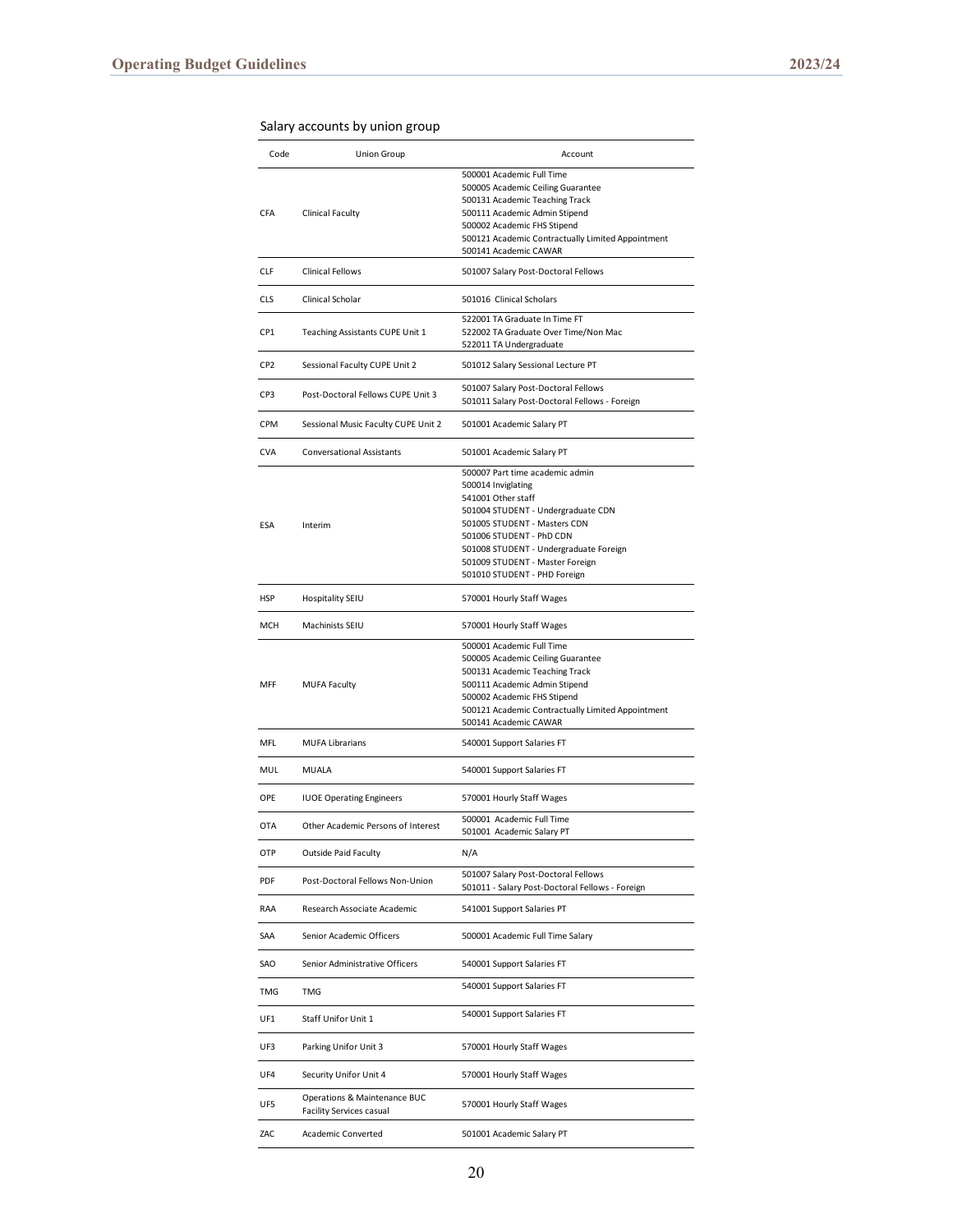## APPENDIX E – TRANSFER ACCOUNTS

- **DO** use transfer accounts on journal entries
- DO use the same transfer account on both sides of the entry
- **DO** use the accounts in black below

DON'T use on deposits, vouchers, purchase requisitions, etc. DON'T use the accounts in gray below (reserved for the offices as shown)

<span id="page-21-0"></span>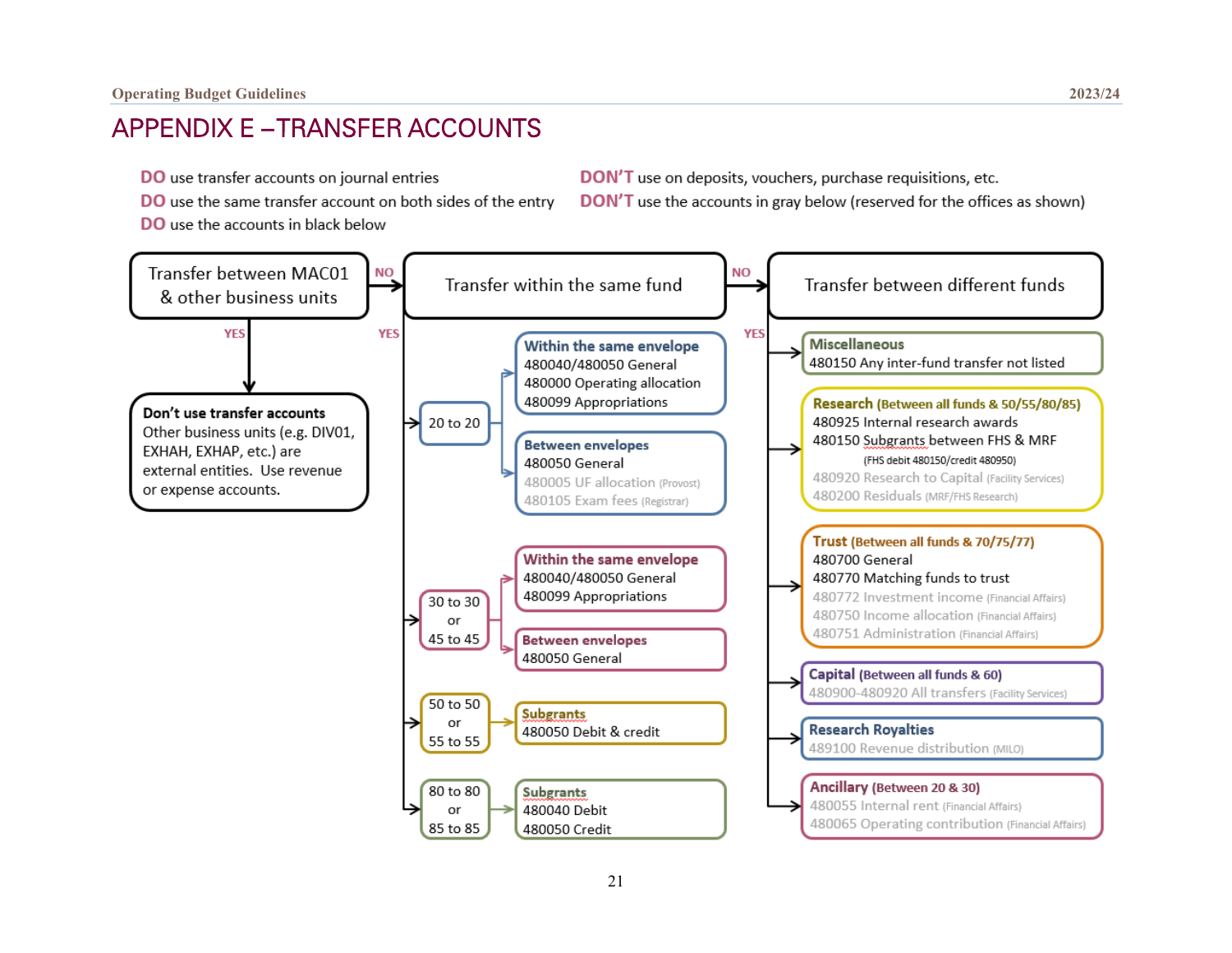#### **Operating Budget Guidelines 2023/24**

| Specifically<br>Fund:<br>Trusts &<br>Cost of<br>Operating<br>Ancillary<br>Externally<br>Research<br>Capital<br><b>FHS Research</b><br>Description<br><b>Endowments</b><br>Practice<br>Funded<br>1. Transfers within the same Fund<br><b>General transfers</b><br>480040<br>480040<br>480040<br>Within the same budget envelope<br>480050<br>480050<br>To/from a different budget envelope<br>480050<br><b>Specific transfers</b><br>480000<br>Operating allocation<br>Allocations of central operating funds per the budget framework.<br>Allocations from the University Fund to activity units for specific purposes, and to support units for<br>University Fund specific allocations<br>480005<br>on-going funding - entry initiated by the Provost's Office.<br>Used only in the University Fund to record the total of current funding awarded by the Budget<br>University Fund funded priorities<br>480010<br>Committee.<br>May be used to transfer appropriation balances between departments/programs within the same<br>480099<br>480099<br>Appropriation transfers<br>480099<br>envelope. Appears below the total surplus/deficit, before net income.<br>Deferred exam fee transfers<br>480105<br>Transfer fee revenue to Faculties - entry initiated by the Registrar's Office. |  |  |  |  |  |  |
|---------------------------------------------------------------------------------------------------------------------------------------------------------------------------------------------------------------------------------------------------------------------------------------------------------------------------------------------------------------------------------------------------------------------------------------------------------------------------------------------------------------------------------------------------------------------------------------------------------------------------------------------------------------------------------------------------------------------------------------------------------------------------------------------------------------------------------------------------------------------------------------------------------------------------------------------------------------------------------------------------------------------------------------------------------------------------------------------------------------------------------------------------------------------------------------------------------------------------------------------------------------------------------------------|--|--|--|--|--|--|
|                                                                                                                                                                                                                                                                                                                                                                                                                                                                                                                                                                                                                                                                                                                                                                                                                                                                                                                                                                                                                                                                                                                                                                                                                                                                                             |  |  |  |  |  |  |
|                                                                                                                                                                                                                                                                                                                                                                                                                                                                                                                                                                                                                                                                                                                                                                                                                                                                                                                                                                                                                                                                                                                                                                                                                                                                                             |  |  |  |  |  |  |
|                                                                                                                                                                                                                                                                                                                                                                                                                                                                                                                                                                                                                                                                                                                                                                                                                                                                                                                                                                                                                                                                                                                                                                                                                                                                                             |  |  |  |  |  |  |
|                                                                                                                                                                                                                                                                                                                                                                                                                                                                                                                                                                                                                                                                                                                                                                                                                                                                                                                                                                                                                                                                                                                                                                                                                                                                                             |  |  |  |  |  |  |
|                                                                                                                                                                                                                                                                                                                                                                                                                                                                                                                                                                                                                                                                                                                                                                                                                                                                                                                                                                                                                                                                                                                                                                                                                                                                                             |  |  |  |  |  |  |
|                                                                                                                                                                                                                                                                                                                                                                                                                                                                                                                                                                                                                                                                                                                                                                                                                                                                                                                                                                                                                                                                                                                                                                                                                                                                                             |  |  |  |  |  |  |
|                                                                                                                                                                                                                                                                                                                                                                                                                                                                                                                                                                                                                                                                                                                                                                                                                                                                                                                                                                                                                                                                                                                                                                                                                                                                                             |  |  |  |  |  |  |
|                                                                                                                                                                                                                                                                                                                                                                                                                                                                                                                                                                                                                                                                                                                                                                                                                                                                                                                                                                                                                                                                                                                                                                                                                                                                                             |  |  |  |  |  |  |
|                                                                                                                                                                                                                                                                                                                                                                                                                                                                                                                                                                                                                                                                                                                                                                                                                                                                                                                                                                                                                                                                                                                                                                                                                                                                                             |  |  |  |  |  |  |
|                                                                                                                                                                                                                                                                                                                                                                                                                                                                                                                                                                                                                                                                                                                                                                                                                                                                                                                                                                                                                                                                                                                                                                                                                                                                                             |  |  |  |  |  |  |
|                                                                                                                                                                                                                                                                                                                                                                                                                                                                                                                                                                                                                                                                                                                                                                                                                                                                                                                                                                                                                                                                                                                                                                                                                                                                                             |  |  |  |  |  |  |
| 480040 Dr<br>Internal research subgrants<br>480050<br>Subgrants to research projects within the same Fund.<br>480050 Cr                                                                                                                                                                                                                                                                                                                                                                                                                                                                                                                                                                                                                                                                                                                                                                                                                                                                                                                                                                                                                                                                                                                                                                     |  |  |  |  |  |  |
| Research residuals<br>480200<br>480200<br>Remaining balance in research projects transferred to unrestricted Funds 50 or 80.                                                                                                                                                                                                                                                                                                                                                                                                                                                                                                                                                                                                                                                                                                                                                                                                                                                                                                                                                                                                                                                                                                                                                                |  |  |  |  |  |  |
| Limited to multi sponsor projects for the transfers from the funding source project to the main PI<br>480930<br>Multi sponsor revenue transfer<br>480930<br>project                                                                                                                                                                                                                                                                                                                                                                                                                                                                                                                                                                                                                                                                                                                                                                                                                                                                                                                                                                                                                                                                                                                         |  |  |  |  |  |  |
| 2. Transfers between different Funds                                                                                                                                                                                                                                                                                                                                                                                                                                                                                                                                                                                                                                                                                                                                                                                                                                                                                                                                                                                                                                                                                                                                                                                                                                                        |  |  |  |  |  |  |
| General transfers not specified below<br>480150<br>480150<br>480150<br>480150                                                                                                                                                                                                                                                                                                                                                                                                                                                                                                                                                                                                                                                                                                                                                                                                                                                                                                                                                                                                                                                                                                                                                                                                               |  |  |  |  |  |  |
| Grants funded by Faculty departments, transferred to research projects. If the original source is<br>480925<br>480925<br>Internally funded research awards*<br>480925<br>480925<br>480925<br>Trust, Fund 55 or 85 must be credited.                                                                                                                                                                                                                                                                                                                                                                                                                                                                                                                                                                                                                                                                                                                                                                                                                                                                                                                                                                                                                                                         |  |  |  |  |  |  |
| 480150 Dr<br>480150<br>Research subgrants between projects<br>Subgrants to projects between FHS Research and MRF.<br>480950 Cr                                                                                                                                                                                                                                                                                                                                                                                                                                                                                                                                                                                                                                                                                                                                                                                                                                                                                                                                                                                                                                                                                                                                                              |  |  |  |  |  |  |
| Research overhead income                                                                                                                                                                                                                                                                                                                                                                                                                                                                                                                                                                                                                                                                                                                                                                                                                                                                                                                                                                                                                                                                                                                                                                                                                                                                    |  |  |  |  |  |  |
| CRC<br>475002 Cr<br>475002 Cr<br>809005 Dr<br>809005 Dr<br>Overhead/administration fee charged to research projects and reimbursed to                                                                                                                                                                                                                                                                                                                                                                                                                                                                                                                                                                                                                                                                                                                                                                                                                                                                                                                                                                                                                                                                                                                                                       |  |  |  |  |  |  |
| ERA<br>475003 Cr<br>475003 Cr<br>809005 Dr<br>809005 Dr<br>Faculties/Departments.                                                                                                                                                                                                                                                                                                                                                                                                                                                                                                                                                                                                                                                                                                                                                                                                                                                                                                                                                                                                                                                                                                                                                                                                           |  |  |  |  |  |  |
| Contract overhead<br>475004 Cr<br>475004 Cr<br>809005 Dr<br>809005 Dr                                                                                                                                                                                                                                                                                                                                                                                                                                                                                                                                                                                                                                                                                                                                                                                                                                                                                                                                                                                                                                                                                                                                                                                                                       |  |  |  |  |  |  |
| 489100<br>489100<br>489100<br>Royalties earned on intellectual property - entry initiated by MILO.<br>Research royalties                                                                                                                                                                                                                                                                                                                                                                                                                                                                                                                                                                                                                                                                                                                                                                                                                                                                                                                                                                                                                                                                                                                                                                    |  |  |  |  |  |  |
| Rent charge for specified departments reimbursing Facility Services - entry initiated by Financial<br>Ancillary/Operating internal rent<br>480055<br>480055<br>Services.                                                                                                                                                                                                                                                                                                                                                                                                                                                                                                                                                                                                                                                                                                                                                                                                                                                                                                                                                                                                                                                                                                                    |  |  |  |  |  |  |
| 480065<br>480065<br>Ancillary contribution to Operating<br>Percentage of ancillary sales contributed to operating funds.                                                                                                                                                                                                                                                                                                                                                                                                                                                                                                                                                                                                                                                                                                                                                                                                                                                                                                                                                                                                                                                                                                                                                                    |  |  |  |  |  |  |
| 480900 - 480910<br>Capital from all Funds<br>Restricted to Facility Services for capital transfers.                                                                                                                                                                                                                                                                                                                                                                                                                                                                                                                                                                                                                                                                                                                                                                                                                                                                                                                                                                                                                                                                                                                                                                                         |  |  |  |  |  |  |
| Research to Capital<br>480920<br>480920<br>480920<br>Transfer from research projects for capital - initiated by Facility Services.                                                                                                                                                                                                                                                                                                                                                                                                                                                                                                                                                                                                                                                                                                                                                                                                                                                                                                                                                                                                                                                                                                                                                          |  |  |  |  |  |  |
| 3. Trusts                                                                                                                                                                                                                                                                                                                                                                                                                                                                                                                                                                                                                                                                                                                                                                                                                                                                                                                                                                                                                                                                                                                                                                                                                                                                                   |  |  |  |  |  |  |
| 480700<br>480700<br>480700<br>480700<br>480700<br>480700<br>480700<br>Almost exclusively transfers out of trusts Fund 77. On rare occasions may be a transfer to trusts.<br>Between Trust and all ledgers*                                                                                                                                                                                                                                                                                                                                                                                                                                                                                                                                                                                                                                                                                                                                                                                                                                                                                                                                                                                                                                                                                  |  |  |  |  |  |  |
| 480750<br>Investment income allocated (75 to 77)<br>Restricted to Financial Affairs department - allocation from Fund 75 to 77 for trust spending.                                                                                                                                                                                                                                                                                                                                                                                                                                                                                                                                                                                                                                                                                                                                                                                                                                                                                                                                                                                                                                                                                                                                          |  |  |  |  |  |  |
| 480770<br>480770<br>480770<br>480770<br>480770<br>Required match from other Funds to Trust<br>480770<br>Used only for matching funds transferred to trust as per trust gift agreement.                                                                                                                                                                                                                                                                                                                                                                                                                                                                                                                                                                                                                                                                                                                                                                                                                                                                                                                                                                                                                                                                                                      |  |  |  |  |  |  |
| Restricted to Financial Affairs department - Investment income from internal endowments<br>Interest transfer to Operating<br>480772<br>480772<br>allocated to Fund 20 for spending.                                                                                                                                                                                                                                                                                                                                                                                                                                                                                                                                                                                                                                                                                                                                                                                                                                                                                                                                                                                                                                                                                                         |  |  |  |  |  |  |
| 480751<br>480751<br>Trust administration to Advancement<br>Restricted to Financial Affairs department - administration fee charged to trusts.                                                                                                                                                                                                                                                                                                                                                                                                                                                                                                                                                                                                                                                                                                                                                                                                                                                                                                                                                                                                                                                                                                                                               |  |  |  |  |  |  |
| *Trust funding transferred to research through operating: Revenue is recognized in trust when transferred, expense in trust in account 480700 when transfer made (received in operating in 480700), transfer from operating to<br>expense                                                                                                                                                                                                                                                                                                                                                                                                                                                                                                                                                                                                                                                                                                                                                                                                                                                                                                                                                                                                                                                   |  |  |  |  |  |  |
| February 2021                                                                                                                                                                                                                                                                                                                                                                                                                                                                                                                                                                                                                                                                                                                                                                                                                                                                                                                                                                                                                                                                                                                                                                                                                                                                               |  |  |  |  |  |  |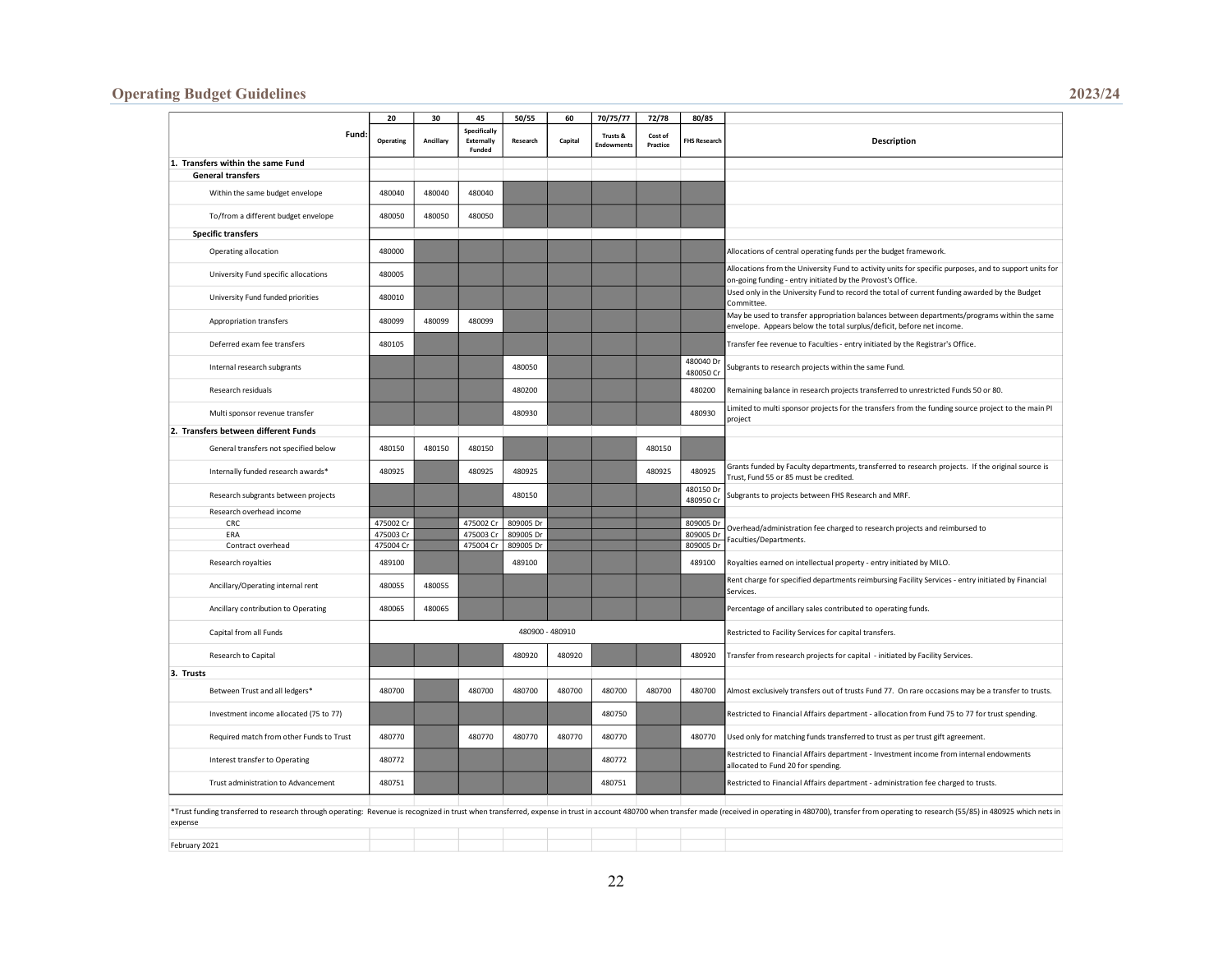# <span id="page-23-0"></span>APPENDIX F – FREQUENTLY ASKED QUESTIONS

#### General

#### 1. Why has the submission template been revised (June 2022)?

Recent feedback from Budget Committee and others that attend the Budget Conferences was that the submission narratives were growing too long. This resulted in a considerable amount of pages in the package to be reviewed by Committee members prior to the presentations. The template has been re-ordered and the required information reduced in an effort to make the submissions more concise and relevant to the budgets and financial pressures of the budget envelopes.

#### 2. How do appropriations and carry-forwards work? How do we show them?

Appropriations and carry-forwards are unspent (surplus) or overspent (deficit) funds from the previous year. Appropriations or carry-forwards are shown at the bottom of the budget submission form. The opening balance for a particular year should be the closing balance from the prior year for each category.

Total revenue, expenses and appropriations for all types (ongoing and one-time) are summarized in the last lines of the form.

A\_6000 Surplus/Deficit: The total of revenue and expense before reallocation of appropriations within the envelope for the type (On-Going, One-Time or All Type) selected in the point of view.

A\_480099 Appropriation transfer: Optional reallocation of appropriations between departments and programs within the same envelope and fund.

A\_3000 Net Income: The total increase or decrease during the year after all revenue, expense and appropriation transfers for the type (On-Going, One-Time or All Type) selected in the point of view. Note that this total could be different than the Deficit or (Surplus) – All Types if the point of view has selected only On-Going or One-Time.

Total Revenue – All Types: The total of all ongoing and one-time revenue.

Total Expenses – All Types: The total of all ongoing and one-time expenses.

Deficit or (Surplus) – All Types: The net of all ongoing and one-time revenue and expenses.

Appropriation Transfers – All Types: The net of all ongoing and one-time appropriation transfers.

Opening Appropriations – All Types:

Actual and 8 Month Review: Actual ending appropriations carried forward from the prior year

Budget: Ending appropriations carried forward in the current forecast

PS Adjustments – All Types: Actual year-to-date journal entries to appropriation accounts in PeopleSoft GL. The only entries to appropriations should be corrections of errors occurring in the prior year-end roll-over.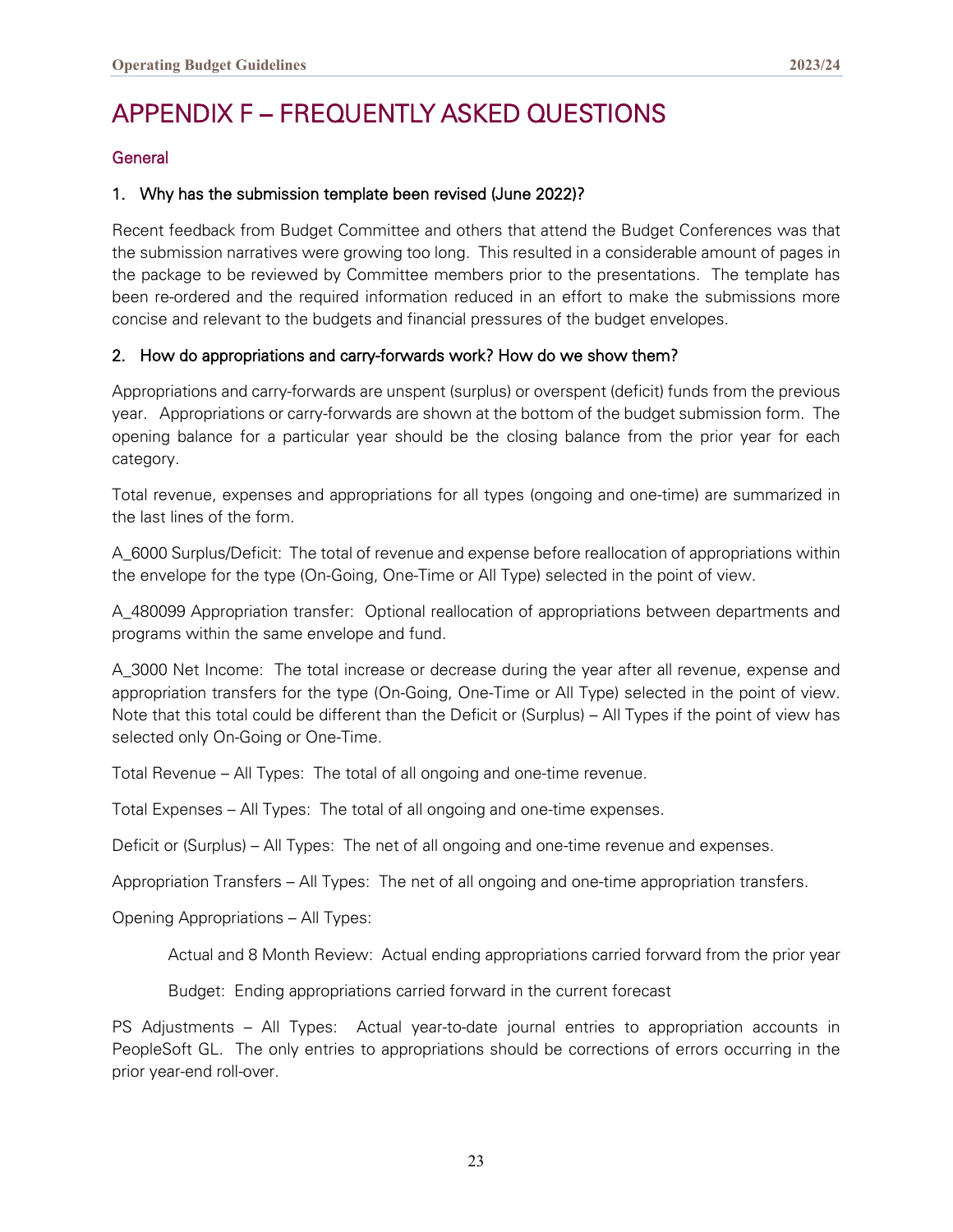Closing Appropriations – All Types: Total of Deficit/(Surplus), Opening Appropriations, Appropriation Transfers, and PS Adjustments

#### 3. Why is there such a long time between submission and presentation?

Budgeting Services needs the time to review budget submission prior to forwarding it to Budget Committee. The Budget Committee also needs time to review the submission before the meeting.

#### 4. What are Ancillaries?

Ancillaries are units that operate as profit centres. They generate their own revenue to cover both the direct and indirect expenses of their operations. The University has six areas that operate as profit centres. They are:

Campus Store Centre for Continuing Education Hospitality Services Housing & Conference Services Media Production Services Parking

#### 5. If your budget is rolled up into a larger unit, how do you know what your allocation is?

To get your allocation you can contact your Director of Administration, Business Manager or Budgeting Services.

#### Revenue and Funding

#### 1. How do we budget for recoveries received for work done by part-time employees? When do we use the 'Recoveries' line?

Normally, recoveries for part-time staff (Work-study, MacWork) go directly against the salary account where the salary is paid from. In some cases departments may wish to use a part-time salary recovery account (541801).

#### **Salary**

#### 1. How are FTEs calculated? What about FTTEs?

FTEs are not head counts. For Unifor and TMG staff, FTEs are calculated based on time worked as a proportion of total hours available in the year, depending on the standard work week of that employee:

35 hours/week =  $1,825$  hours/year  $37.5$  hours/week = 1,955 hours/year 40 hours/week =  $2,086$  hours/year

For employees working a total of 1,217 hours in a year on a position with a standard work week of 35 hours, the calculation would be:

1,217 hours worked/1,825 hours available =  $0.67$  FTE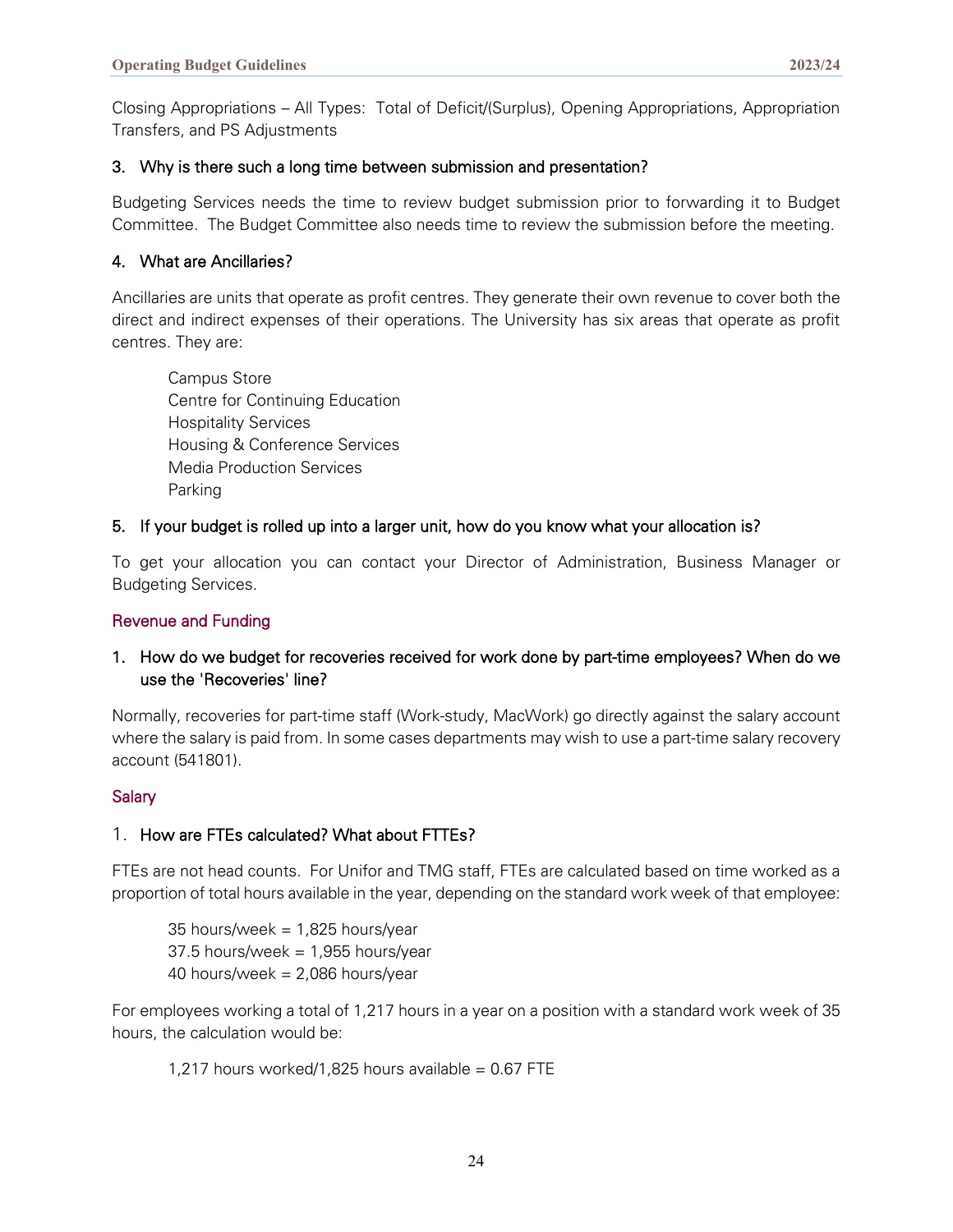Faculty FTTEs (full-time teaching equivalent) are normally the same as FTEs, and are not needed on the submission.

#### 2. Where can I find details of my FTEs?

A report showing actual and projected hours and the resulting FTE calculation is part of the Hyperion labour planning module forms under 1.2.1.2 LABOUR. Total hours by employee are available on 1.1.2.3 Labour Hours Input. Details of FTE by employee are available on 1.2.1.2.1 Variance Report Detail by Employee.

#### 3. Do you count contract positions?

All hours paid to employees through the HR payroll system are counted toward FTE.

#### 4. What salary and wage assumptions will be used?

Salary expense estimates calculated through Hyperion will be based on the signed collective agreements with McMaster University. For estimates in the absence of specific salary details, assume the continuation of the current contract or agreement including, where applicable, across the board, scale, merit, and CPM increases. Assumptions used in the Hyperion labour planning module may be viewed in the forms under 1.2.1.2.5 Labour Source Data & Assumptions. Salary estimates are for modelling purposes only.

#### 5. How should positions undergoing evaluation be handled?

Budget the salary costs at the expected pay rate after evaluation, including any retroactive amounts that may be payable. Adjustment may be made to the employee's hourly rate through Hyperion on form 1.1.2.2 Existing Employees Override, with retroactive payments entered as a hedge.

#### **Benefits**

#### 1. Most of my staff are single and I have consistently been under budget in benefits when using this formula? Can I revise the formula?

The benefit rates prepopulated as part of the assumptions in Hyperion consist of a factor for each employee group that will bring the overall rate closer to the actual charges. If the resulting calculation is unreasonable, a hedge may be entered.

#### 2. Do you have to budget MPDA even if staff never use it?

Yes. MPDA budgets must be allocated as long as the employee is part of the department.

#### Non-salary

#### 1. How can I tell which account to use for capital?

Projects performed by Facility Services and funded from operating accounts must use transfer account 480910. Minor renovations and alterations should be charged to account 620000. Other accounts outlined in the capital assets policy are summarized below. For full details refer to the Capital Assets policy at [https://financial-affairs.mcmaster.ca/app/uploads/2018/07/Capital-Assets-](https://financial-affairs.mcmaster.ca/app/uploads/2018/07/Capital-Assets-Accounting-Policy-_2019_Final.pdf)[Accounting-Policy-\\_2019\\_Final.pdf](https://financial-affairs.mcmaster.ca/app/uploads/2018/07/Capital-Assets-Accounting-Policy-_2019_Final.pdf)